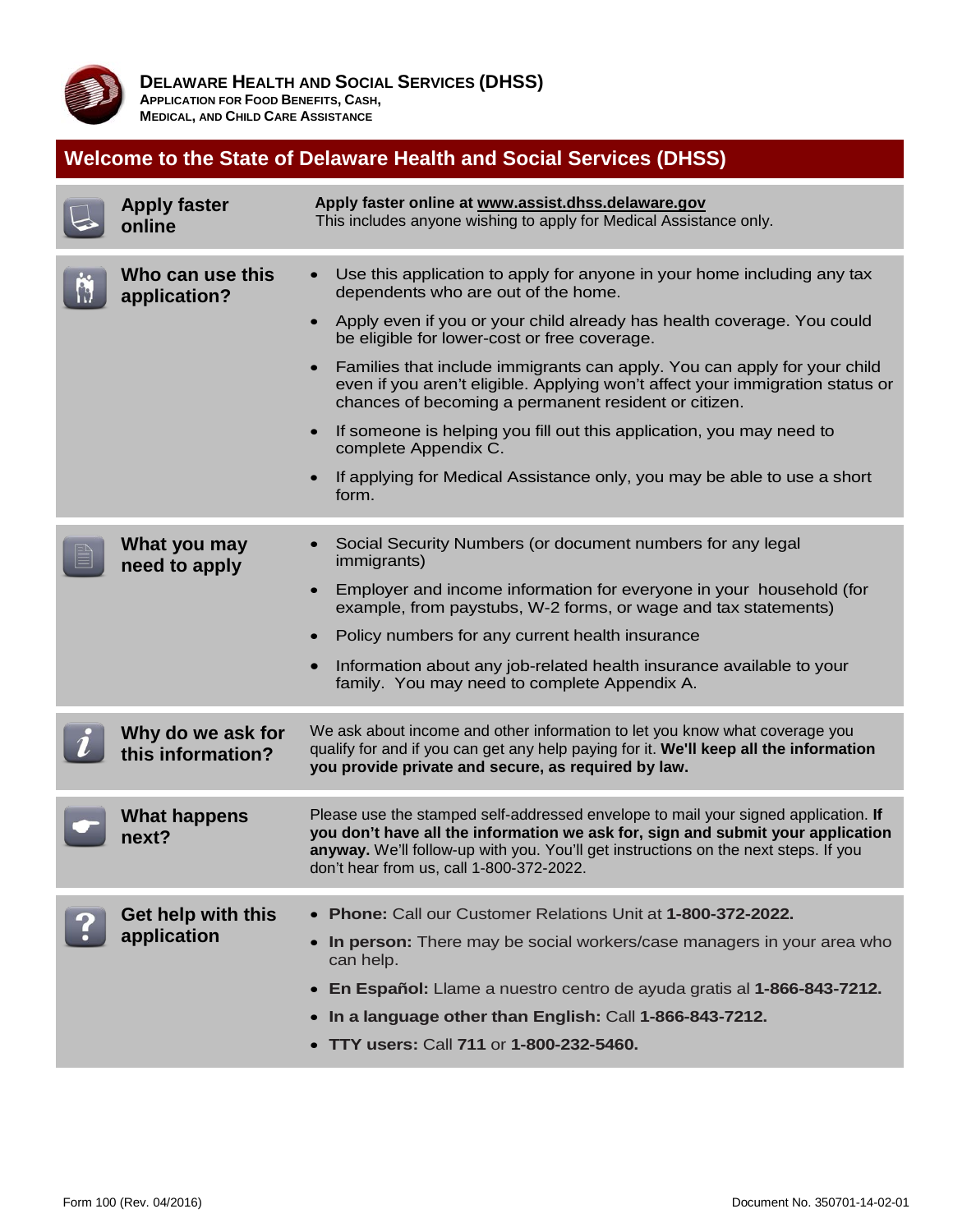

## **Welcome to the State of Delaware Health and Social Services (DHSS)**

We help Delawareans in need by providing food benefits, medical, child care, and cash assistance. We can provide information about other helpful services in your community. You can answer only the questions related to the program(s) you are applying for. If you answer ALL the questions on the Assistance Application, we can see if you are eligible for all programs. A friend or relative, or anyone that you wish, may help you complete this application.

**Your application is not complete until you sign the last page.** Return the application to us.

At your interview, you will need to show us:

- Proof of who you are **Proof of child care costs (only for cash assistance)** Proof of child care costs (only for cash assistance)
- - Proof of your address Proof of money you have received in the last 30 days

## **Tell us about yourself.**

(We need one adult in the household to be the contact person for your application.)

**For which program(s) are you applying?**  $\square$  Cash Assistance  $\square$  Food Benefits

| First Name, Middle Name, Last Name, & Suffix                                      |              |                            |                                          |
|-----------------------------------------------------------------------------------|--------------|----------------------------|------------------------------------------|
| <b>Home Address</b>                                                               |              |                            |                                          |
| City                                                                              | <b>State</b> |                            | <b>Zip Code</b>                          |
| Mailing Address (if different from Home Address)                                  |              |                            |                                          |
|                                                                                   |              |                            |                                          |
| City                                                                              | <b>State</b> |                            | <b>Zip Code</b>                          |
| <b>Primary Telephone</b>                                                          |              | <b>Secondary Telephone</b> |                                          |
| <b>Preferred Methods of Contact</b>                                               |              |                            |                                          |
| I want to receive information about this application and future communication by: |              | $\mathbf{I}$               | <b>Email Address</b><br>$\Box$ U.S. Mail |
| <b>E-Mail Address:</b>                                                            |              |                            |                                          |
| Preferred spoken or written language (if not English)                             |              |                            |                                          |

**If you wish to have someone else manage your case and act as your representative, please complete Appendix C.**

**\_\_\_\_\_\_\_\_\_\_\_\_\_\_\_\_\_\_\_\_\_\_\_\_\_\_\_\_\_\_\_\_\_\_\_\_\_\_\_\_\_\_\_\_\_\_\_\_\_\_\_ \_\_\_\_\_\_\_\_\_\_\_\_\_\_\_\_\_\_\_\_\_\_\_\_\_**

**For Food Benefits, the day we get this first page of the application with your name, address, and signature sets the date benefits may start if you sign and return the completed application to DHSS within 30 days.**



**\_\_\_\_\_\_\_\_\_\_\_\_\_\_\_\_\_\_\_\_\_\_\_\_\_\_\_\_\_\_\_\_\_\_\_\_\_\_\_\_\_\_\_\_\_\_\_\_\_\_\_ \_\_\_\_\_\_\_\_\_\_\_\_\_\_\_\_\_\_\_\_\_\_\_\_\_\_ Applicant's Signature (Required) Date**

**Authorized Representative's Signature Date**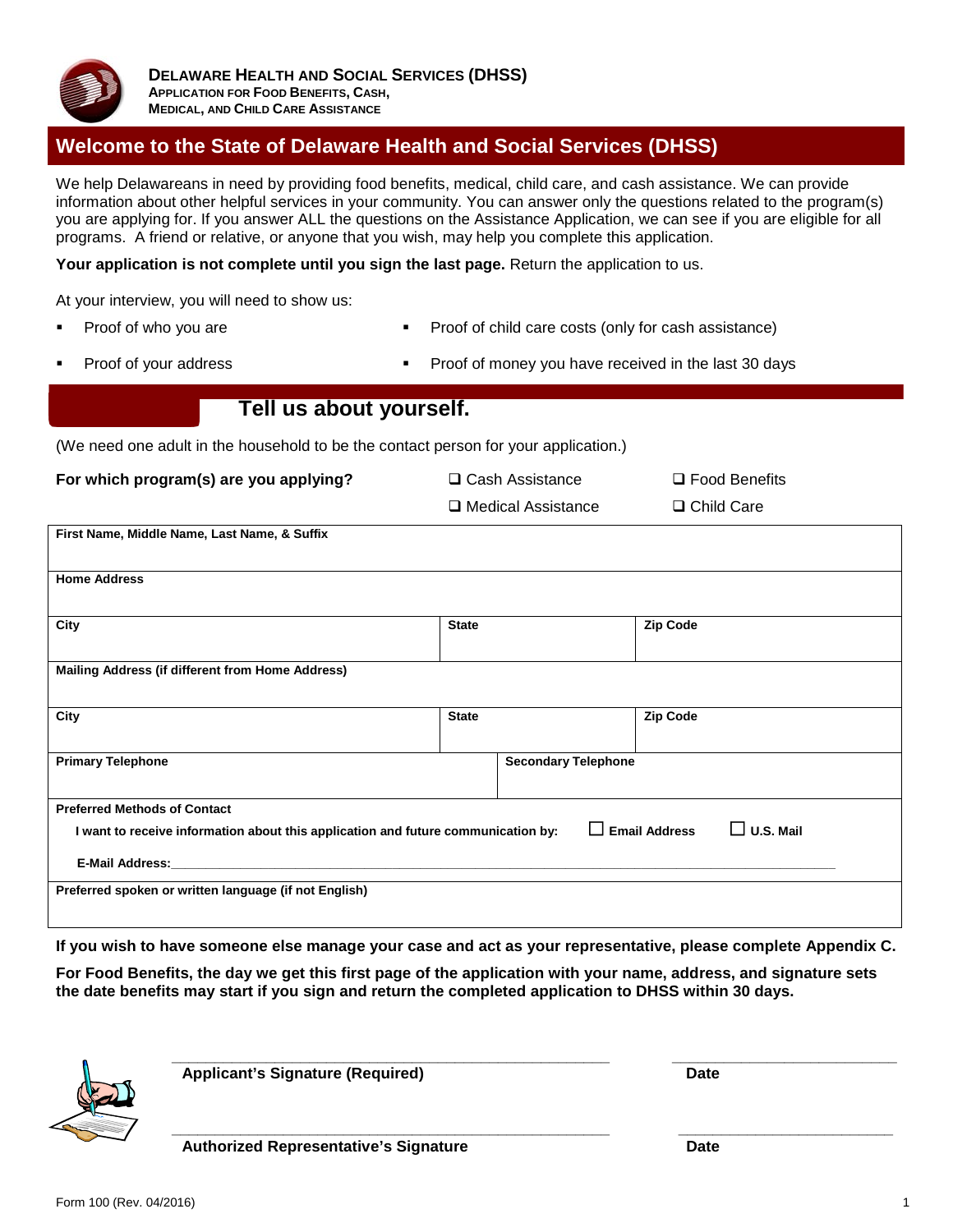

**DELAWARE HEALTH AND SOCIAL SERVICES (DHSS) APPLICATION FOR FOOD BENEFITS, CASH, MEDICAL, AND CHILD CARE ASSISTANCE**

## **Delaware's Emergency Food Benefit**

If your household has little or no income right now, you may be able to receive emergency food benefits within 7 days from the day we receive your completed application**.**

You may be able to get emergency food benefits in seven days if:

- Your household expects to receive less than \$150 in income this month
- Your household does not have more than \$100 in cash or bank accounts
- **•** Your household is a migrant or seasonal farm worker household
- Your household's rent, mortgage, and utilities are more than your household's gross monthly income and liquid resources combined



## **Delaware's Food First Electronic Benefits Transfer (EBT) Card**



We issue food benefits on an EBT card. To use your food benefits, you must have an EBT card and a Personal Identification Number (PIN). When we approve your benefits, our EBT vendor will mail your card to you if you never had one before. You can also go to a card issuance site to get your card.

In each of the headings in this application, you will see program symbols. These symbols will help you to identify the questions you must answer for the program(s) you are requesting.

| <b>Symbols</b> | <b>Programs</b>                                                                                                                                                                                                                                                                                                                                                             | <b>Terms</b>     | <b>Definition</b>                                                                                                                  |
|----------------|-----------------------------------------------------------------------------------------------------------------------------------------------------------------------------------------------------------------------------------------------------------------------------------------------------------------------------------------------------------------------------|------------------|------------------------------------------------------------------------------------------------------------------------------------|
|                | <b>Medical Assistance Programs</b><br>(doctors, hospitals, prescriptions, labs,<br>and x-rays)<br>- free or low-cost insurance from<br>Medicaid or the Children's Health<br>Insurance Program (CHIP)<br>- affordable, private health insurance<br>plans through the Marketplace<br>- a new tax credit that can immediately<br>help pay your premiums for health<br>coverage | Alien:           | A person who is not a U.S. citizen                                                                                                 |
|                | <b>Child Care Assistance</b><br>(help with the cost of child care)                                                                                                                                                                                                                                                                                                          | <b>EBT</b> card: | Electronic Benefit Transfer-a plastic card<br>that you use at a store to buy food.                                                 |
|                | <b>Cash Assistance - Temporary</b><br><b>Assistance for Needy Families</b><br>(TANF) - General Assistance (GA) -<br>Refugee Cash Assistance (RCA)                                                                                                                                                                                                                           | Eligible:        | Meeting all of the guidelines to get benefits.                                                                                     |
|                | <b>Food Supplement Program</b><br>(help with monthly food expenses)                                                                                                                                                                                                                                                                                                         | Household:       | A person or a group of people who live<br>together and buy food and fix meals<br>together.                                         |
|                | <b>Signature Required</b>                                                                                                                                                                                                                                                                                                                                                   | <b>ABAWD:</b>    | Able Bodied Adult Without Dependents-An<br>adult aged 18 through 50 years old, without<br>dependents, and physically able to work. |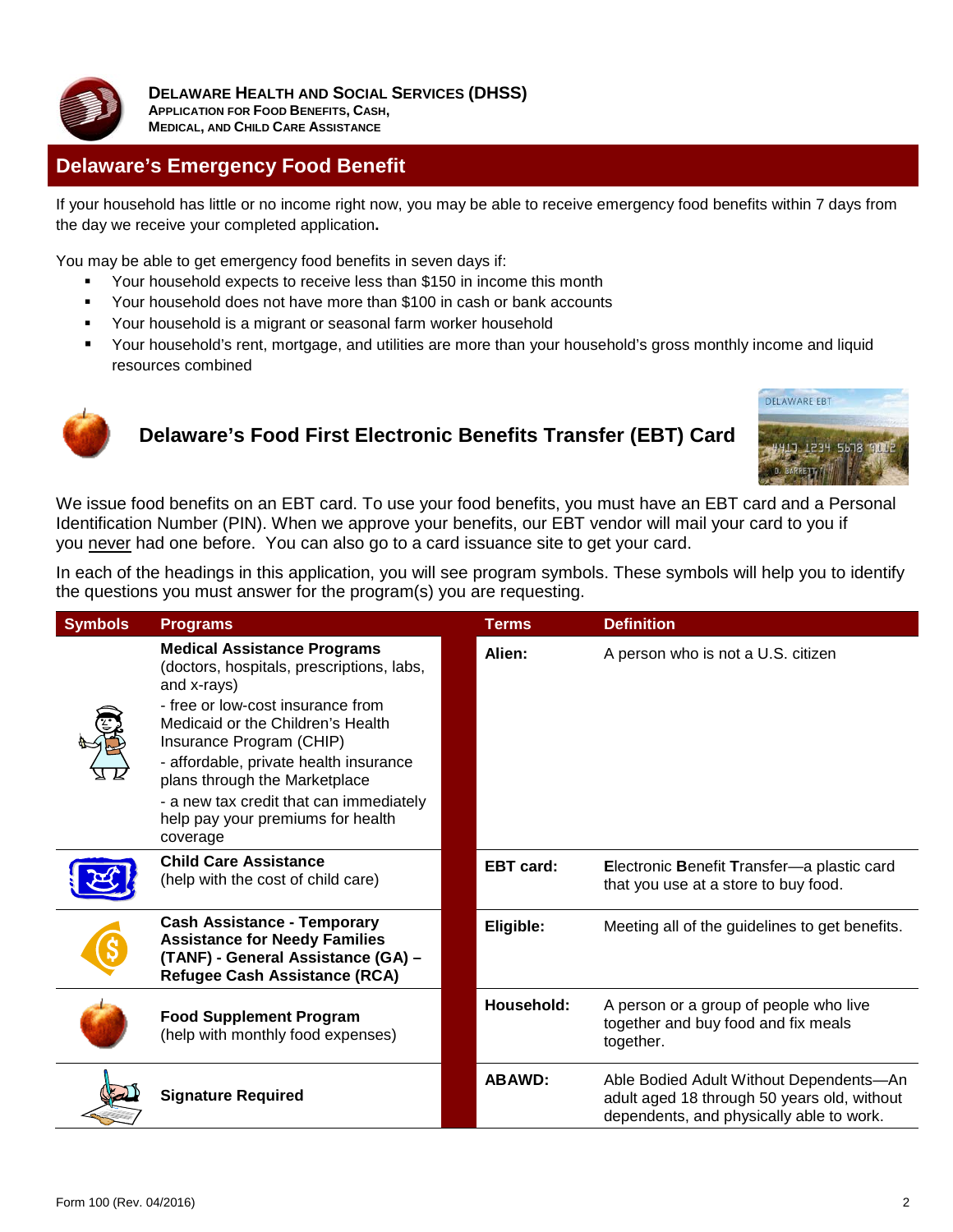## Tell us about yourself and the people in your household.

Are you?  $\Box$  Single  $\Box$  Married  $\Box$  Divorced  $\Box$  Civil Union  $\Box$  Separated  $\Box$  Widowed  $\Box$  Unmarried Partnership

#### **Instructions**

Fill in the blocks for all of the people who live with you. If you are applying for medical assistance and file taxes, we need to know about everyone on your tax return.

**Race:** B = Black/African American W=White **Ethnic Group:** H=Hispanic/Latino PI = Native Hawaiian/Pacific Islander I = American Indian/Alaskan Native (If anyone in your household is American Indian/Alaskan Native, also complete Appendix B.) **Last Name First Name, Middle Name Relation to you Are you applying for this person? Sex M/F Birth Date mm/dd/yyyy Social Security Number\* Race/ Ethnic Group (optional) U.S. Citizen? Answer for applicants only. \*\***

|  | <b>Self</b> | $\square$ Yes<br>$\square$ No | $\square$ M<br>$\Box F$ |  |  | $\square$ Yes<br>$\square$ No |
|--|-------------|-------------------------------|-------------------------|--|--|-------------------------------|
|  |             | $\square$ Yes<br>$\square$ No | $\square$ M<br>$\Box F$ |  |  | $\square$ Yes<br>$\square$ No |
|  |             | $\square$ Yes<br>$\square$ No | $\square$ M<br>$\Box F$ |  |  | $\square$ Yes<br>$\square$ No |
|  |             | $\square$ Yes<br>$\square$ No | $\square$ M<br>$\Box F$ |  |  | $\square$ Yes<br>$\square$ No |
|  |             | $\square$ Yes<br>$\square$ No | $\square$ M<br>$\Box F$ |  |  | $\square$ Yes<br>$\square$ No |
|  |             | $\square$ Yes<br>$\square$ No | $\square$ M<br>$\Box F$ |  |  | $\square$ Yes<br>$\square$ No |
|  |             | $\square$ Yes<br>$\square$ No | $\square$ M<br>$\Box F$ |  |  | $\square$ Yes<br>$\square$ No |

**\*We need this if you want health coverage and have an SSN.** Providing your SSN can be helpful if you don't want health coverage too since it can speed up the application process. We use SSNs to check income and other information to see who's eligible for help with health coverage costs. If someone wants help getting an SSN, call 1-800-772-1213 or visit **[socialsecurity.gov.](http://socialsecurity.gov)** TTY users should call 1-800-325-0778.

**\*\*Applies to applicants for health coverage only.** 

## **Complete this section for legal alien applicants only.**

1. Do applicants have eligible immigration status?  $\Box$  Yes. Complete the section below.

| <b>Name</b>                                                                                                | <b>Immigration</b><br><b>Document Type</b> | <b>Document ID</b><br>number | Have you lived<br>in the U.S.<br>since 1996? | Are you or your spouse or parent<br>a veteran or an active-duty<br>member of the U.S. military? |
|------------------------------------------------------------------------------------------------------------|--------------------------------------------|------------------------------|----------------------------------------------|-------------------------------------------------------------------------------------------------|
|                                                                                                            |                                            |                              |                                              |                                                                                                 |
|                                                                                                            |                                            |                              |                                              |                                                                                                 |
|                                                                                                            |                                            |                              |                                              |                                                                                                 |
|                                                                                                            |                                            |                              |                                              |                                                                                                 |
|                                                                                                            |                                            |                              |                                              |                                                                                                 |
|                                                                                                            |                                            |                              |                                              |                                                                                                 |
|                                                                                                            |                                            |                              |                                              |                                                                                                 |
| 2. Has anyone ever received cash, food, or child care assistance in another state?                         |                                            |                              |                                              | $\Box$ Yes $\Box$ No                                                                            |
|                                                                                                            |                                            |                              |                                              |                                                                                                 |
| 3. Has anyone ever been disqualified for cash or food assistance in another state?                         |                                            |                              |                                              | $\Box$ Yes $\Box$ No                                                                            |
| What benefits? ______________________Name of state? ____________________Month/Year _______________________ |                                            |                              |                                              |                                                                                                 |
| Form 100 (Rev. 04/2016)                                                                                    |                                            |                              |                                              | 3                                                                                               |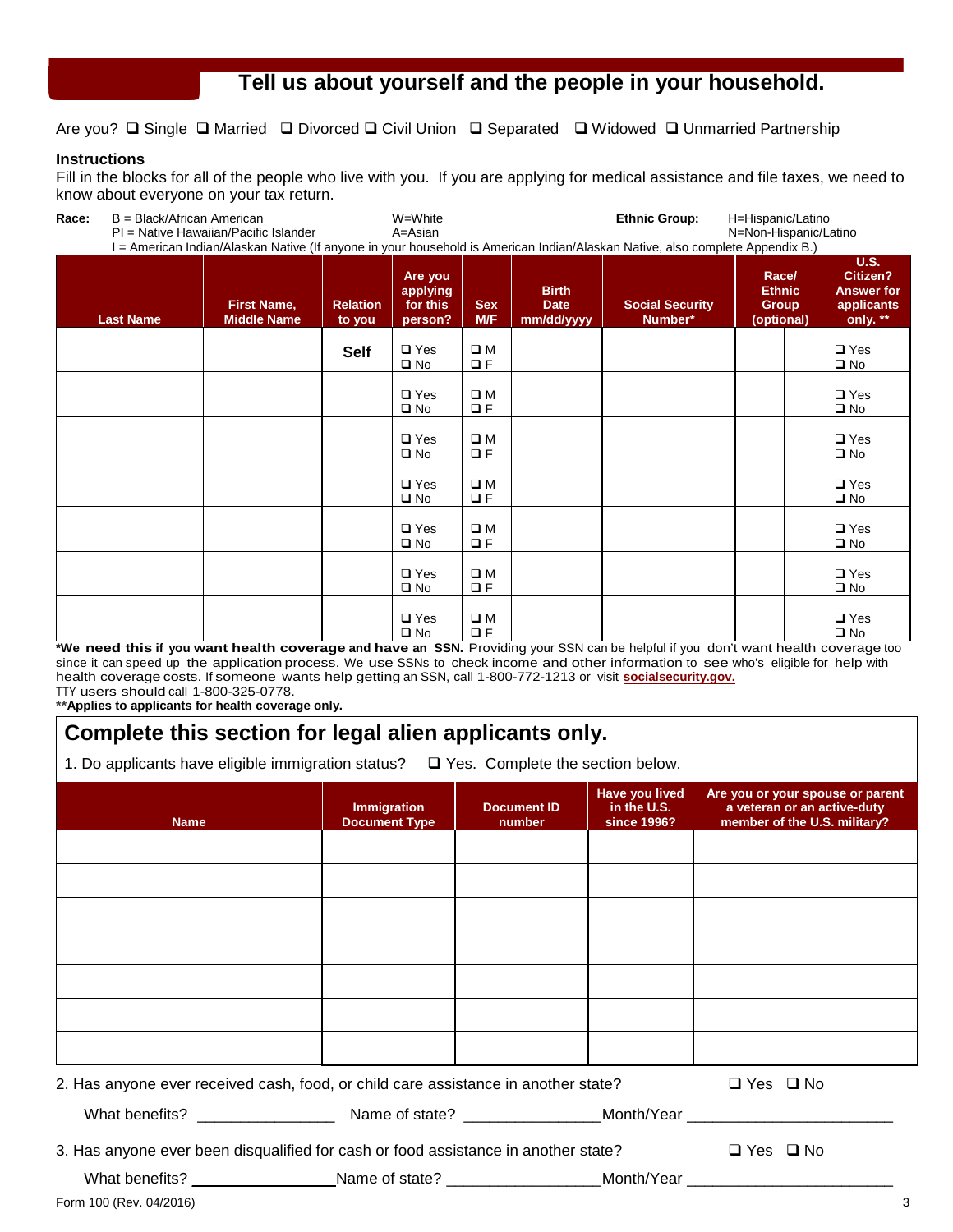| 4. Is anyone in your household in violation of probation or parole or fleeing prosecution? | □ Yes □ No |
|--------------------------------------------------------------------------------------------|------------|
| (Applies to TANF, food benefits, and general assistance.)                                  |            |
|                                                                                            |            |

- 5. Has anyone been convicted of a drug felony after August 22, 1996?  $\Box$  Yes  $\Box$  Yes  $\Box$  No (Applies to TANF and general assistance.)
- 6. Have you or any member of your household been convicted of trading food benefits for drugs after September 22, 1996?<br>(Applies to food benefits.) Q Yes Q No (Applies to food benefits.)
- 7. Have you or any member of your household been convicted of buying or selling food benefits over \$500 after September 22, 1996? (Applies to food benefits.)  $\Box$  Yes  $\Box$  No
- 8. Have you or any member of your household been convicted of fraudulently receiving duplicate food benefits in any state after September 22, 1996? (Applies to food benefits.) after September 22, 1996? (Applies to food benefits.)
- 9. Have you or any member of your household been convicted of trading food benefits for guns, ammunitions, or explosives after September 22. 1996? (Applies to food benefits.) after September 22, 1996? (Applies to food benefits.)
- 10. Answer the questions below if a parent(s) of any child under 18 does not live in your household.

| Child's<br><b>Name</b> | <b>Absent</b><br>Parent's<br><b>Name</b> | <b>Absent</b><br>Parent's<br>Date of<br><b>Birth</b> | <b>Absent</b><br>Parent's<br><b>Social Security</b><br><b>Number</b> | <b>Absent</b><br>Parent's<br><b>Address</b> | <b>Absent</b><br>Parent's<br><b>Employer</b> |
|------------------------|------------------------------------------|------------------------------------------------------|----------------------------------------------------------------------|---------------------------------------------|----------------------------------------------|
|                        |                                          |                                                      |                                                                      |                                             |                                              |
|                        |                                          |                                                      |                                                                      |                                             |                                              |
|                        |                                          |                                                      |                                                                      |                                             |                                              |

11. Are there any children under the age 19 living in the household?  $\Box$  Yes  $\Box$  No If yes, fill in below.

| <b>Parent or Caregiver's Name</b> | <b>Child's Name</b> |
|-----------------------------------|---------------------|
|                                   |                     |
|                                   |                     |

## Tell us about your health care.

| Is anyone in your household offered health coverage from a job (even if the coverage is from someone      |                      |  |
|-----------------------------------------------------------------------------------------------------------|----------------------|--|
| else's job, such as a parent or spouse)? If yes, you'll need to complete Appendix A. $\Box$ Yes $\Box$ No |                      |  |
| Is this a state employee benefit plan?                                                                    | □ Yes □ No           |  |
| Other than Medicaid does anyone in your household have                                                    |                      |  |
| health insurance or Medicare?                                                                             | $\Box$ Yes $\Box$ No |  |

If yes, provide the following information:

| <b>Name of Policy</b><br><b>Holder</b> | Name of<br><b>Insurance</b> | Who is<br><b>Covered</b> | <b>Circle what is Covered</b>          | <b>Policy Number</b> |
|----------------------------------------|-----------------------------|--------------------------|----------------------------------------|----------------------|
|                                        |                             |                          | Doctor - Hospital - Lab Tests - X-rays |                      |
|                                        |                             |                          | Doctor - Hospital - Lab Tests - X-rays |                      |
|                                        |                             |                          | Doctor · Hospital · Lab Tests · X-rays |                      |

12. Name anyone in your household who is pregnant due to the date date date due date

How many babies are expected during this pregnancy?

- 13. Name anyone who has a physical, mental, or emotional health condition that causes limitations in activities (like bathing, dressing, daily chores, working, etc.) or live in a medical facility or nursing home
- 14. Name anyone who was injured in the last 2 years (car accident, work related injury, medical malpractice, etc.).\_\_\_\_\_\_\_\_\_\_\_\_\_\_\_\_\_\_\_\_\_\_\_\_\_\_\_\_\_\_\_\_\_\_\_\_\_\_\_\_\_\_\_\_\_\_\_\_\_\_\_\_\_\_\_\_\_\_\_\_\_\_\_\_\_\_\_\_\_\_\_\_\_\_\_\_\_\_\_\_\_\_\_\_\_\_\_\_\_\_\_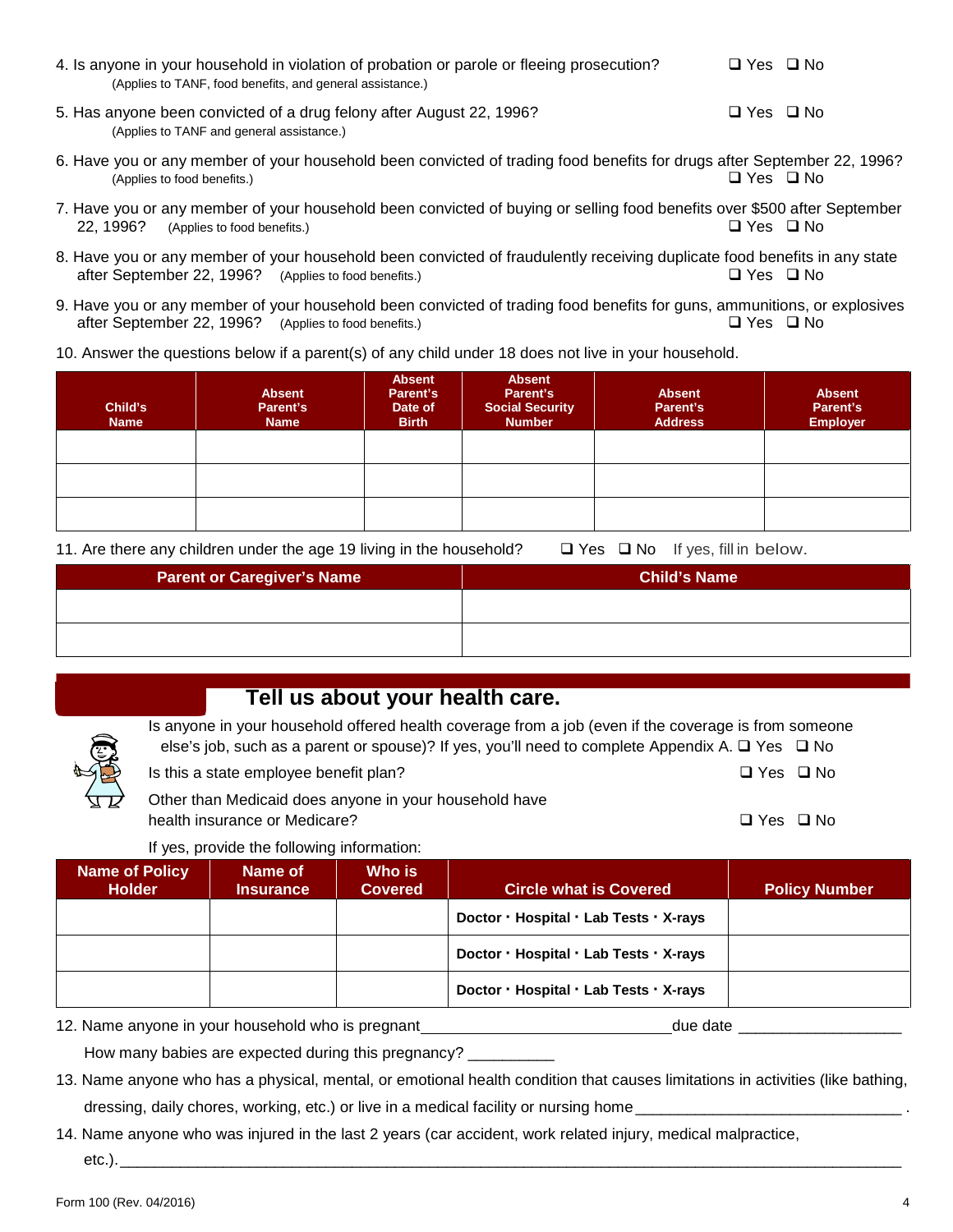|  |  |  |  |  |  | 15. Does anyone plan to file a tax return for current year? |
|--|--|--|--|--|--|-------------------------------------------------------------|
|--|--|--|--|--|--|-------------------------------------------------------------|

(You can still apply for medical assistance even if you don't file a tax return.)

If yes, please fill in below and answer question A. If no, skip to question B.

| <b>Name of Tax Filer</b>                                                                     |                                                                                                                                                                                                                                |                      | Who will be claimed as a Tax Dependent                                                                                    |  |  |
|----------------------------------------------------------------------------------------------|--------------------------------------------------------------------------------------------------------------------------------------------------------------------------------------------------------------------------------|----------------------|---------------------------------------------------------------------------------------------------------------------------|--|--|
|                                                                                              |                                                                                                                                                                                                                                |                      |                                                                                                                           |  |  |
|                                                                                              |                                                                                                                                                                                                                                |                      |                                                                                                                           |  |  |
|                                                                                              |                                                                                                                                                                                                                                |                      |                                                                                                                           |  |  |
| A. Will anyone file jointly with a spouse?                                                   |                                                                                                                                                                                                                                |                      | $\Box$ Yes $\Box$ No                                                                                                      |  |  |
|                                                                                              | If yes, name of spouse: Management of the spouse of spouse and the spouse of the spanner of the spanner of the spanner of the spanner of the spanner of the spanner of the spanner of the spanner of the spanner of the spanne |                      |                                                                                                                           |  |  |
|                                                                                              | B. Will you be claimed as a dependent on someone's tax return?                                                                                                                                                                 |                      | $\Box$ Yes $\Box$ No                                                                                                      |  |  |
|                                                                                              | If yes, please list the name of the tax filer and how you are related to the tax filer:                                                                                                                                        |                      |                                                                                                                           |  |  |
|                                                                                              | 16. Do you want help paying for medical bills from the last 3 months?                                                                                                                                                          |                      | $\Box$ Yes $\Box$ No                                                                                                      |  |  |
|                                                                                              |                                                                                                                                                                                                                                |                      | 17. Name anyone in your household who was in Delaware Foster Care at age 18 or older and received Delaware Medicaid       |  |  |
| Benefits:                                                                                    |                                                                                                                                                                                                                                |                      |                                                                                                                           |  |  |
|                                                                                              | Tell us about the money people in your household get.                                                                                                                                                                          |                      |                                                                                                                           |  |  |
|                                                                                              |                                                                                                                                                                                                                                |                      |                                                                                                                           |  |  |
|                                                                                              |                                                                                                                                                                                                                                |                      |                                                                                                                           |  |  |
| <b>Q</b> Employed                                                                            |                                                                                                                                                                                                                                | $\Box$ Not employed  | □ Self-employed                                                                                                           |  |  |
| If anyone is currently employed, tell us about<br>his or her income. Start with question 18. |                                                                                                                                                                                                                                | Skip to question 30. | Skip to question 28.                                                                                                      |  |  |
|                                                                                              | 18. Please list the person's name:                                                                                                                                                                                             |                      |                                                                                                                           |  |  |
| <b>Q CURRENT JOB 1</b><br>19. Employer name and address                                      |                                                                                                                                                                                                                                |                      |                                                                                                                           |  |  |
|                                                                                              |                                                                                                                                                                                                                                |                      | 20. Employer phone number                                                                                                 |  |  |
| \$                                                                                           |                                                                                                                                                                                                                                |                      | 21. Wages/tips/commission (before taxes) a Hourly a Weekly a Every 2 weeks a Twice a month a Monthly a Yearly             |  |  |
| 22. Average hours worked each WEEK                                                           |                                                                                                                                                                                                                                |                      |                                                                                                                           |  |  |
| <b>Q CURRENT JOB 2</b>                                                                       | 23. Please list the person's name:<br>(If your household has more jobs, attach another sheet of paper.)                                                                                                                        |                      |                                                                                                                           |  |  |
| 24. Employer name and address                                                                |                                                                                                                                                                                                                                |                      | 25. Employer phone number                                                                                                 |  |  |
|                                                                                              | 26. Wages/tips/commission (before taxes) □ Hourly □ Weekly □ Every 2 weeks □ Twice a month                                                                                                                                     |                      | □ Monthly □ Yearly                                                                                                        |  |  |
| S.<br>27. Average hours worked each WEEK                                                     |                                                                                                                                                                                                                                |                      |                                                                                                                           |  |  |
| <b>Q SELF-EMPLOYMENT</b>                                                                     | 28. Please list the person's name:                                                                                                                                                                                             |                      |                                                                                                                           |  |  |
|                                                                                              | 29. If self-employed, answer the following questions:                                                                                                                                                                          |                      |                                                                                                                           |  |  |
| a. Type of Work                                                                              | b. How much gross income will you get<br>from this self-employment this<br>month?                                                                                                                                              |                      | c. How much net income (profits once<br>business expenses are paid) will you get<br>from this self-employment this month? |  |  |
|                                                                                              | \$                                                                                                                                                                                                                             | \$                   |                                                                                                                           |  |  |
| Form 100 (Rev. 04/2016)                                                                      |                                                                                                                                                                                                                                |                      | 5                                                                                                                         |  |  |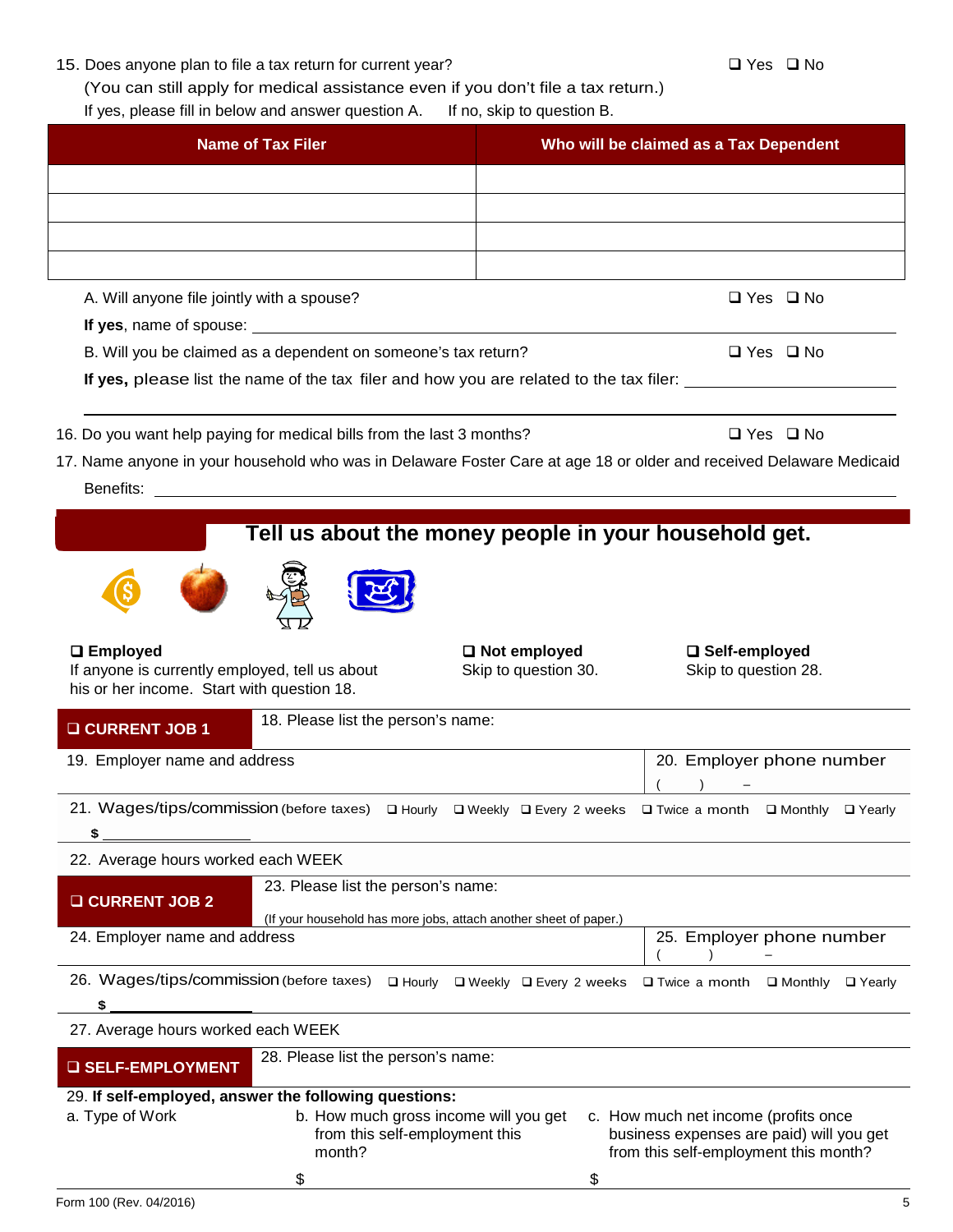| <b>O OTHER INCOME</b>                   |                     |                          |                             |
|-----------------------------------------|---------------------|--------------------------|-----------------------------|
| Where does the money come from?         | Who gets the money? | How much do<br>they get? | How often are<br>they paid? |
| <b>Social Security</b>                  |                     | \$                       |                             |
| Supplemental Security Income (SSI)      |                     | \$                       |                             |
| <b>VA Benefits</b>                      |                     | \$                       |                             |
| Pensions                                |                     | \$                       |                             |
| <b>Retirement Accounts</b>              |                     | \$                       |                             |
| <b>Unemployment Compensation</b>        |                     | \$                       |                             |
| <b>Workers Compensation</b>             |                     | \$                       |                             |
| <b>Child Support</b>                    |                     | \$                       |                             |
| Alimony Received                        |                     | \$                       |                             |
| <b>Work Study</b>                       |                     | \$                       |                             |
| Money Earned from Interest or Dividends |                     | \$                       |                             |
| Net Farming/Fishing                     |                     | \$                       |                             |
| Net Rental/Royalty                      |                     | \$                       |                             |
| Other Income                            |                     | \$                       |                             |

## ☐ CHANGE IN EMPLOYMENT

| 31. In the past year, did anyone: □Change jobs □Stop working □Start working fewer hours □None of these |  |  |
|--------------------------------------------------------------------------------------------------------|--|--|

## **Complete questions 32 - 34 for Food Benefits Only**

| 32. Has anyone in your household quit a job in the last 30 days?                                                                                                                                                                                                                          | $\Box$ Yes $\Box$ No |  |
|-------------------------------------------------------------------------------------------------------------------------------------------------------------------------------------------------------------------------------------------------------------------------------------------|----------------------|--|
|                                                                                                                                                                                                                                                                                           |                      |  |
| 33. Is anyone in your household a migrant or seasonal worker?                                                                                                                                                                                                                             | $\Box$ Yes $\Box$ No |  |
| If yes, who? $\overline{\phantom{a}}$                                                                                                                                                                                                                                                     |                      |  |
| 34. Is anyone in your household on strike?                                                                                                                                                                                                                                                | $\Box$ Yes $\Box$ No |  |
| If yes, who? $\frac{1}{2}$ and $\frac{1}{2}$ and $\frac{1}{2}$ and $\frac{1}{2}$ and $\frac{1}{2}$ and $\frac{1}{2}$ and $\frac{1}{2}$ and $\frac{1}{2}$ and $\frac{1}{2}$ and $\frac{1}{2}$ and $\frac{1}{2}$ and $\frac{1}{2}$ and $\frac{1}{2}$ and $\frac{1}{2}$ and $\frac{1}{2}$ an |                      |  |

# **Which of the following do you have?**

#### **Complete this section for Cash Assistance Only** (Ś

35. Does anyone in your household have any vehicles (don't include your car)?

 $\square$  Yes  $\square$  No If yes, provide the following information:

| <b>Make</b> | <b>Model</b> | Year | <b>Amount Still Owed</b> |
|-------------|--------------|------|--------------------------|
|             |              |      |                          |
|             |              |      |                          |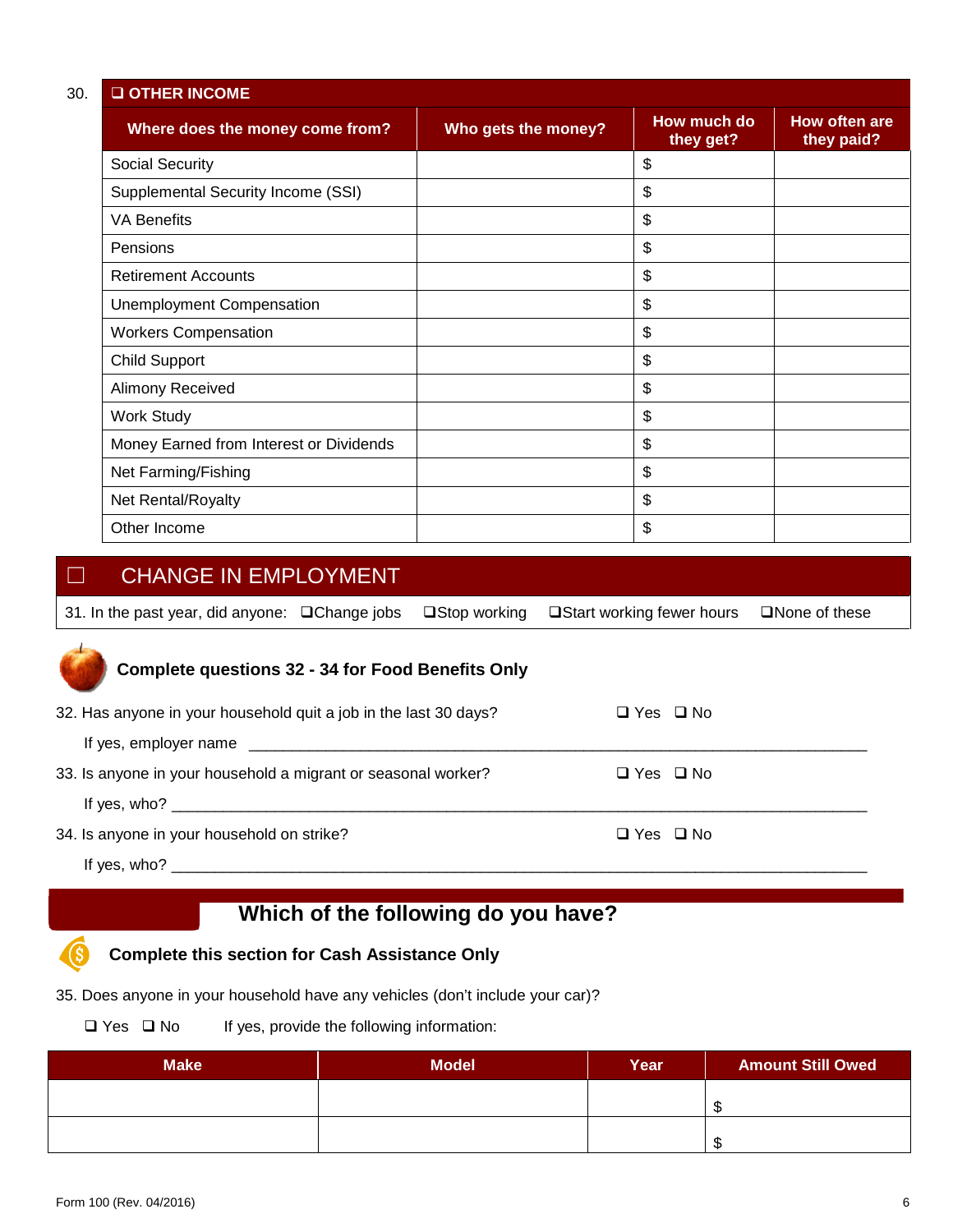36. Does anyone have or own any land, buildings, or houses other than the one you live in?  $\Box$  Yes  $\Box$  No If yes, who owns it? \_\_\_\_\_\_\_\_\_\_\_\_\_\_\_\_\_\_\_\_\_\_\_\_\_\_\_\_\_\_\_\_\_\_\_\_\_\_\_\_\_\_\_\_\_\_\_\_\_\_\_\_\_\_\_\_\_\_\_\_\_\_\_\_\_\_\_\_\_\_\_\_\_\_\_

37. Does anyone receive income from these properties?  $\Box$  Yes  $\Box$  No

If yes, how much?  $$$ 

#### 38. Does anyone in your household have any of the following?

| <b>Type of Account</b>      | <b>Yes or No</b>     | Name on the account | <b>Account</b><br><b>Number</b> | <b>Balance</b> |
|-----------------------------|----------------------|---------------------|---------------------------------|----------------|
| Bank or Credit Union        | $\Box$ Yes $\Box$ No |                     |                                 | \$             |
| Stocks or Bonds             | $\Box$ Yes $\Box$ No |                     |                                 | \$             |
| <b>Savings Certificates</b> | $\Box$ Yes $\Box$ No |                     |                                 | \$             |
| IRAs or Keogh               | $\Box$ Yes $\Box$ No |                     |                                 | \$             |
| <b>Trust Funds</b>          | $\Box$ Yes $\Box$ No |                     |                                 | \$             |
| Cash On Hand                | $\Box$ Yes $\Box$ No |                     |                                 | \$             |
| Other                       | $\Box$ Yes $\Box$ No |                     |                                 | \$             |

## **Tell us about your tax deductions.**

|                                                    | Check all that apply, and give the amount and how often you pay it.                                              |  |                                                                                                      |  |  |  |  |  |
|----------------------------------------------------|------------------------------------------------------------------------------------------------------------------|--|------------------------------------------------------------------------------------------------------|--|--|--|--|--|
| $\bigcirc$                                         | If you pay for certain things that can be deducted on a tax return, telling us about them could make the cost of |  |                                                                                                      |  |  |  |  |  |
| $\left\langle \bigoplus_{i=1}^n A_i \right\rangle$ | health coverage a little lower.                                                                                  |  |                                                                                                      |  |  |  |  |  |
|                                                    |                                                                                                                  |  | NOTE: You shouldn't include a cost that you already considered in your answer to net self-employment |  |  |  |  |  |
|                                                    | (question 29c).                                                                                                  |  |                                                                                                      |  |  |  |  |  |
|                                                    | $\Box$ Alimony paid                                                                                              |  | How often?                                                                                           |  |  |  |  |  |

| <b>□Student loan interest</b> | How often? | vpe: |
|-------------------------------|------------|------|
|                               |            |      |

□ Other tax deductions\* \$ \_\_\_\_\_\_\_\_\_\_\_ How often?

\*For other potential deductions, refer to your current tax return form 1040 under the Adjusted Gross Income section.

## **Tell us about your medical expenses.**



gP

If you or anyone in your household has medical expenses and are age 60 or older, or blind, and/or receiving Federal disability benefits (SSA, SSI, VA), please list the name of the person and the amount of the medical expenses paid monthly.

| <b>Name</b>                     |    | <b>Name</b>                     |    |  |
|---------------------------------|----|---------------------------------|----|--|
| Hospitalization                 |    | Hospitalization                 |    |  |
| Prescription drugs              | \$ | Prescription drugs              | Φ  |  |
| Doctor                          | \$ | Doctor                          | \$ |  |
| Eye Care                        | Φ  | Eye Care                        | Φ  |  |
| Dental                          | \$ | Dental                          | S  |  |
| <b>Insurance Premiums</b>       | \$ | <b>Insurance Premiums</b>       | \$ |  |
| Transportation for medical care | \$ | Transportation for medical care | J  |  |
| Other                           |    | Other                           |    |  |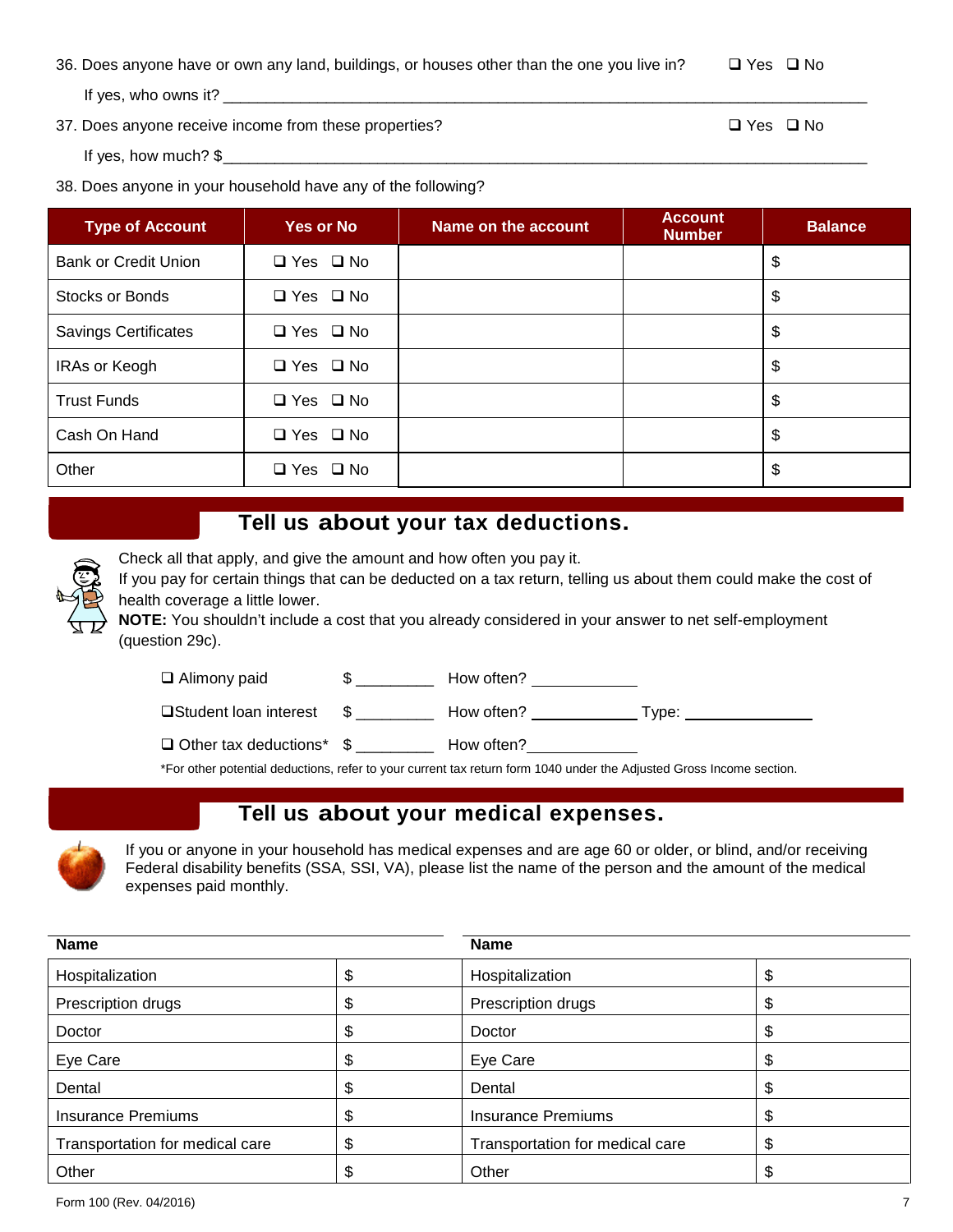# **Tell us about your household expenses.**



**Please tell us about your bills. (Copies of bills may be needed.)**

#### **Shelter:**

| What are your shelter expenses (enter what you are required to pay)? |                                                                                                                                                                                                                                                                                                                                                     |                                        |
|----------------------------------------------------------------------|-----------------------------------------------------------------------------------------------------------------------------------------------------------------------------------------------------------------------------------------------------------------------------------------------------------------------------------------------------|----------------------------------------|
| 39. Rent:                                                            |                                                                                                                                                                                                                                                                                                                                                     | \$ _________________________ per month |
| Is this Section 8, HUD or other rental assistance?                   | $\square$ Yes                                                                                                                                                                                                                                                                                                                                       | $\square$ No                           |
| Does your rent include meals (room and board)?                       | $\Box$ Yes \$                                                                                                                                                                                                                                                                                                                                       | $\square$ No                           |
| Or are you paying for meals only?                                    | $\Box$ Yes \$                                                                                                                                                                                                                                                                                                                                       | $\square$ No                           |
| 40. Mobile Home Lot Rent                                             |                                                                                                                                                                                                                                                                                                                                                     | \$ ________________________ per month  |
| 41. Mortgage/ Mobile Home                                            |                                                                                                                                                                                                                                                                                                                                                     | \$ _______________________ per month   |
| 42. Second Mortgage or Home Equity Loan                              |                                                                                                                                                                                                                                                                                                                                                     | \$ ________________________ per month  |
| 43. Homeowner's Insurance                                            |                                                                                                                                                                                                                                                                                                                                                     | \$ ________________________ per month  |
| 44. Property Taxes                                                   |                                                                                                                                                                                                                                                                                                                                                     | \$ ________________________ per month  |
| 45. Special Assessment                                               |                                                                                                                                                                                                                                                                                                                                                     | \$ ________________________ per month  |
| 46. Condominium/Association Fees                                     |                                                                                                                                                                                                                                                                                                                                                     | \$ ________________________ per month  |
| Utilities:                                                           |                                                                                                                                                                                                                                                                                                                                                     |                                        |
| Check the boxes that apply and fill in the amount.                   |                                                                                                                                                                                                                                                                                                                                                     |                                        |
| $\Box$ Electric                                                      | $\begin{picture}(20,10) \put(0,0){\line(1,0){10}} \put(15,0){\line(1,0){10}} \put(15,0){\line(1,0){10}} \put(15,0){\line(1,0){10}} \put(15,0){\line(1,0){10}} \put(15,0){\line(1,0){10}} \put(15,0){\line(1,0){10}} \put(15,0){\line(1,0){10}} \put(15,0){\line(1,0){10}} \put(15,0){\line(1,0){10}} \put(15,0){\line(1,0){10}} \put(15,0){\line(1$ |                                        |
| $\Box$ Air Conditioning (central or window unit)                     | $\frac{1}{2}$                                                                                                                                                                                                                                                                                                                                       |                                        |
| □ Heat (gas, electric, oil, propane, wood, kerosene)                 | $\begin{picture}(20,10) \put(0,0){\line(1,0){10}} \put(15,0){\line(1,0){10}} \put(15,0){\line(1,0){10}} \put(15,0){\line(1,0){10}} \put(15,0){\line(1,0){10}} \put(15,0){\line(1,0){10}} \put(15,0){\line(1,0){10}} \put(15,0){\line(1,0){10}} \put(15,0){\line(1,0){10}} \put(15,0){\line(1,0){10}} \put(15,0){\line(1,0){10}} \put(15,0){\line(1$ |                                        |
| $\Box$ Gas (cooking)                                                 | $\begin{picture}(20,10) \put(0,0){\line(1,0){100}} \put(15,0){\line(1,0){100}} \put(15,0){\line(1,0){100}} \put(15,0){\line(1,0){100}} \put(15,0){\line(1,0){100}} \put(15,0){\line(1,0){100}} \put(15,0){\line(1,0){100}} \put(15,0){\line(1,0){100}} \put(15,0){\line(1,0){100}} \put(15,0){\line(1,0){100}} \put(15,0){\line(1,0){100}} \$       |                                        |
| □ Water/Sewer                                                        | $\begin{picture}(20,20) \put(0,0){\line(1,0){100}} \put(15,0){\line(1,0){100}} \put(15,0){\line(1,0){100}} \put(15,0){\line(1,0){100}} \put(15,0){\line(1,0){100}} \put(15,0){\line(1,0){100}} \put(15,0){\line(1,0){100}} \put(15,0){\line(1,0){100}} \put(15,0){\line(1,0){100}} \put(15,0){\line(1,0){100}} \put(15,0){\line(1,0){100}} \$       |                                        |
| $\square$ Trash                                                      | $\frac{1}{2}$                                                                                                                                                                                                                                                                                                                                       |                                        |
| $\Box$ Telephone                                                     | $\frac{1}{2}$                                                                                                                                                                                                                                                                                                                                       |                                        |
| I HUD/WHA/DSHA (utility allowance check)                             | $\begin{picture}(20,10) \put(0,0){\line(1,0){10}} \put(15,0){\line(1,0){10}} \put(15,0){\line(1,0){10}} \put(15,0){\line(1,0){10}} \put(15,0){\line(1,0){10}} \put(15,0){\line(1,0){10}} \put(15,0){\line(1,0){10}} \put(15,0){\line(1,0){10}} \put(15,0){\line(1,0){10}} \put(15,0){\line(1,0){10}} \put(15,0){\line(1,0){10}} \put(15,0){\line(1$ |                                        |
| □ Excess Utilities Only                                              | $\begin{picture}(20,20) \put(0,0){\line(1,0){100}} \put(15,0){\line(1,0){100}} \put(15,0){\line(1,0){100}} \put(15,0){\line(1,0){100}} \put(15,0){\line(1,0){100}} \put(15,0){\line(1,0){100}} \put(15,0){\line(1,0){100}} \put(15,0){\line(1,0){100}} \put(15,0){\line(1,0){100}} \put(15,0){\line(1,0){100}} \put(15,0){\line(1,0){100}} \$       |                                        |
| Other:                                                               |                                                                                                                                                                                                                                                                                                                                                     |                                        |
| 47. Dependent Care Expenses?                                         | $\Box$ Yes \$                                                                                                                                                                                                                                                                                                                                       | $\square$ No                           |
| 48. Legally-obligated Child Support Payments?                        | $\Box$ Yes \$                                                                                                                                                                                                                                                                                                                                       | $\square$ No                           |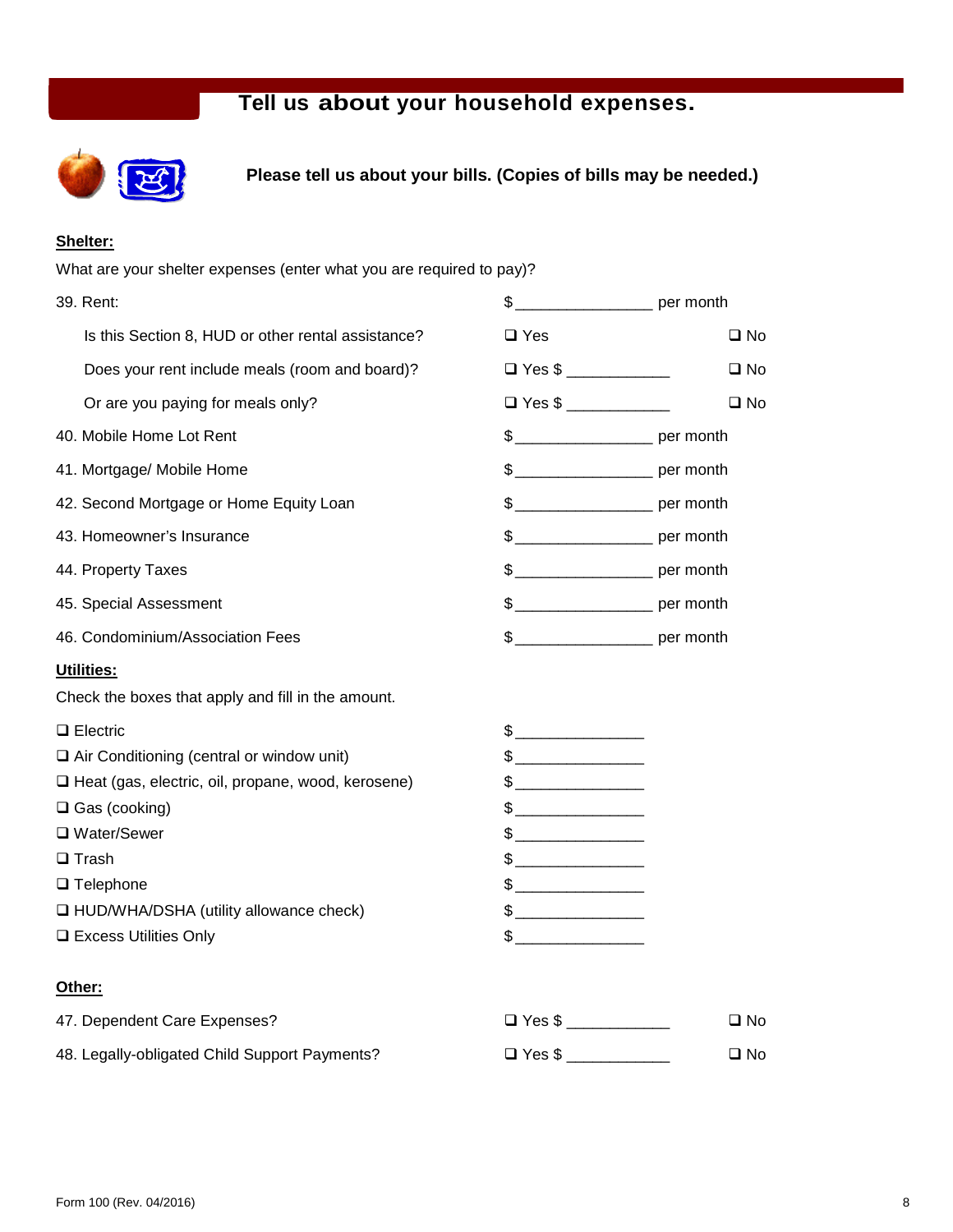## **Reporting and Verifying Expenses:**

Please be sure to enter all of your expenses so that you can qualify for the full amount of food benefits that you need. If you do not put an expense down, we will not be able to count it as we decide the amount of aid to give you.

- Shelter (rent/mortgage/lot) expenses; • Homeowner's Insurance;
- **Provide Algebra 12 Algebra 12 Algebra 12 Algebra 12 Algebra 12 Algebra 12 Algebra 12 Algebra 12 Algebra 12 Algebra 12 Algebra 12 Algebra 12 Algebra 12 Algebra 12 Algebra 12 Algebra 12 Algebra 12 Algebra 12 Algebra 12 Alge**
- Water and sewage expenses;  $\bullet$  Garbage expenses;
- Phone expenses;  $\bullet$  Medical expenses;
- - Dependent care expenses; Child support expenses paid to children who do not live in your household.

## **Do You Need Child Care?**



**Please tell us why you need child care?**

- □ Working □ High School or GED completion
- Education/training (as part of DSS Employment & Training Program (E&T))
- $\Box$  Health (explain):  $\Box$
- $\Box$  Other (explain):  $\Box$

| Child(ren)'s<br><b>Name(s) Needing</b><br><b>Child Care</b> | How many<br>hours<br>needed? | Provider name,<br>address and phone number | <b>Provider</b><br>ID<br>number | <b>DHSS Provider</b><br>Or Self-arranged | <b>Date</b><br>Care<br><b>Began</b> |
|-------------------------------------------------------------|------------------------------|--------------------------------------------|---------------------------------|------------------------------------------|-------------------------------------|
|                                                             |                              |                                            |                                 |                                          |                                     |
|                                                             |                              |                                            |                                 |                                          |                                     |
|                                                             |                              |                                            |                                 |                                          |                                     |
|                                                             |                              |                                            |                                 |                                          |                                     |
|                                                             |                              |                                            |                                 |                                          |                                     |

## **Is Anyone in Your Household in School?**



**Complete this section for Cash Assistance, Food Supplement, and Child Care Only**

Complete the table for anyone in your household attending school, including trade school.

| <b>Person(s) In School</b> | <b>Name of School</b> | <b>Full/Part Time</b> | Grade | <b>Expected Graduation Date</b><br>if 16 or Older |
|----------------------------|-----------------------|-----------------------|-------|---------------------------------------------------|
|                            |                       |                       |       |                                                   |
|                            |                       |                       |       |                                                   |
|                            |                       |                       |       |                                                   |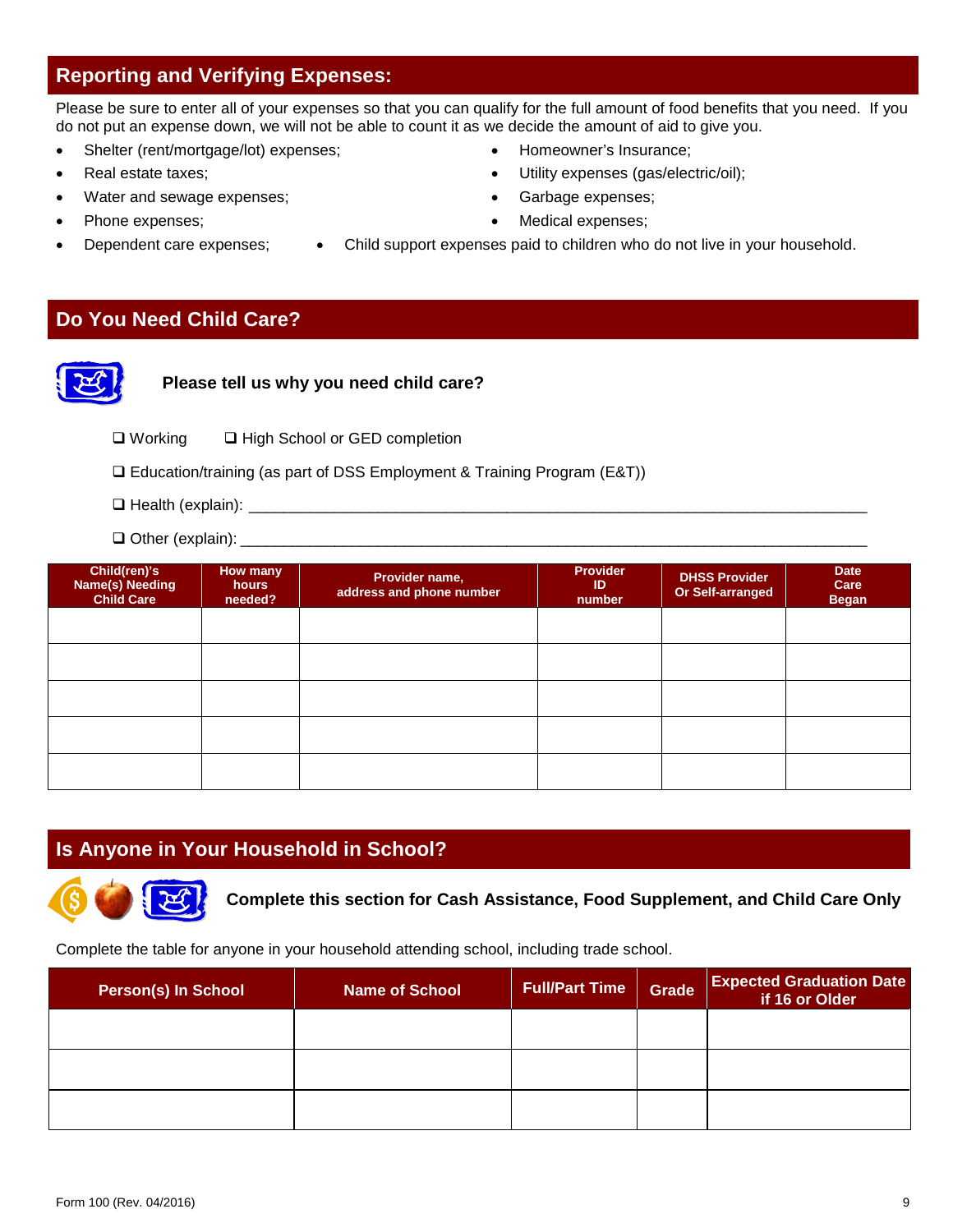## **Authorizations**

#### **Authorization for Receipt of Pregnancy Prevention Information**

If you wish to receive information, you can call Planned Parenthood at 1–800–230–PLAN (7526).

To get teen pregnancy information, call the Alliance for Adolescent Pregnancy Prevention at 1–800–499–WAIT (9248). You can also call the Delaware Helpline at 211 or 1–800–464–4357 for the Public Health Family Planning clinic in your area.

### **Penalties**



#### **For the Food Supplement, Cash and Medical Assistance Programs**

Although providing Social Security Numbers is voluntary, you understand that if you fail to give Social Security Numbers you or a member of your household may be denied services. Your Social Security Number will be used to determine initial and ongoing eligibility. Non-lawful aliens are not required to give a Social Security Number.

We will use your Social Security Number to check information in our records with other Federal, State, and Local agency computer matching systems. If you give us false information on purpose, we will take legal action against you.

If you receive benefits that you should not get, you will be responsible to repay those benefits during your period of eligibility and after you are no longer receiving benefits.

An individual will not be able to get Food Benefits or Cash Assistance if:

- he/she is fleeing to avoid prosecution, custody or confinement after a conviction that is a felony, or
- violating a condition of probation or parole imposed under a Federal or State law



#### **Penalties in the Cash Assistance Program**

**Do Not** give false information or hide information to get or continue to get Cash Assistance.

| If |                                                                                                                                                                                                                             | You will                                                                                                                                                                                                                                             |  |  |
|----|-----------------------------------------------------------------------------------------------------------------------------------------------------------------------------------------------------------------------------|------------------------------------------------------------------------------------------------------------------------------------------------------------------------------------------------------------------------------------------------------|--|--|
|    | Any member of your household breaks a<br>Temporary Assistance for Needy Families (TANF)<br>rule on purpose                                                                                                                  | lose cash assistance for 12 months for the first<br>$\blacksquare$<br>violation<br>lose cash assistance for 24 months for the second<br>$\blacksquare$<br>violation<br>lose cash assistance permanently for the third<br>$\blacksquare$<br>violation |  |  |
|    | Any applicant or recipient gives false information in<br>order to obtain benefits                                                                                                                                           | be subject to penalties that include a fine of up to<br>$\blacksquare$<br>\$500 and imprisonment up to 6 months                                                                                                                                      |  |  |
|    | Any member of your household is found guilty of<br>misrepresenting his or her place of residence in<br>order to get multiple benefits in two or more states<br>for the same month from programs funded under<br><b>TANF</b> | lose cash assistance for 10 years<br>٠                                                                                                                                                                                                               |  |  |
|    | Any member of your household is convicted of a<br>felony for having, using, or selling controlled<br>substances                                                                                                             | lose cash assistance permanently<br>٠                                                                                                                                                                                                                |  |  |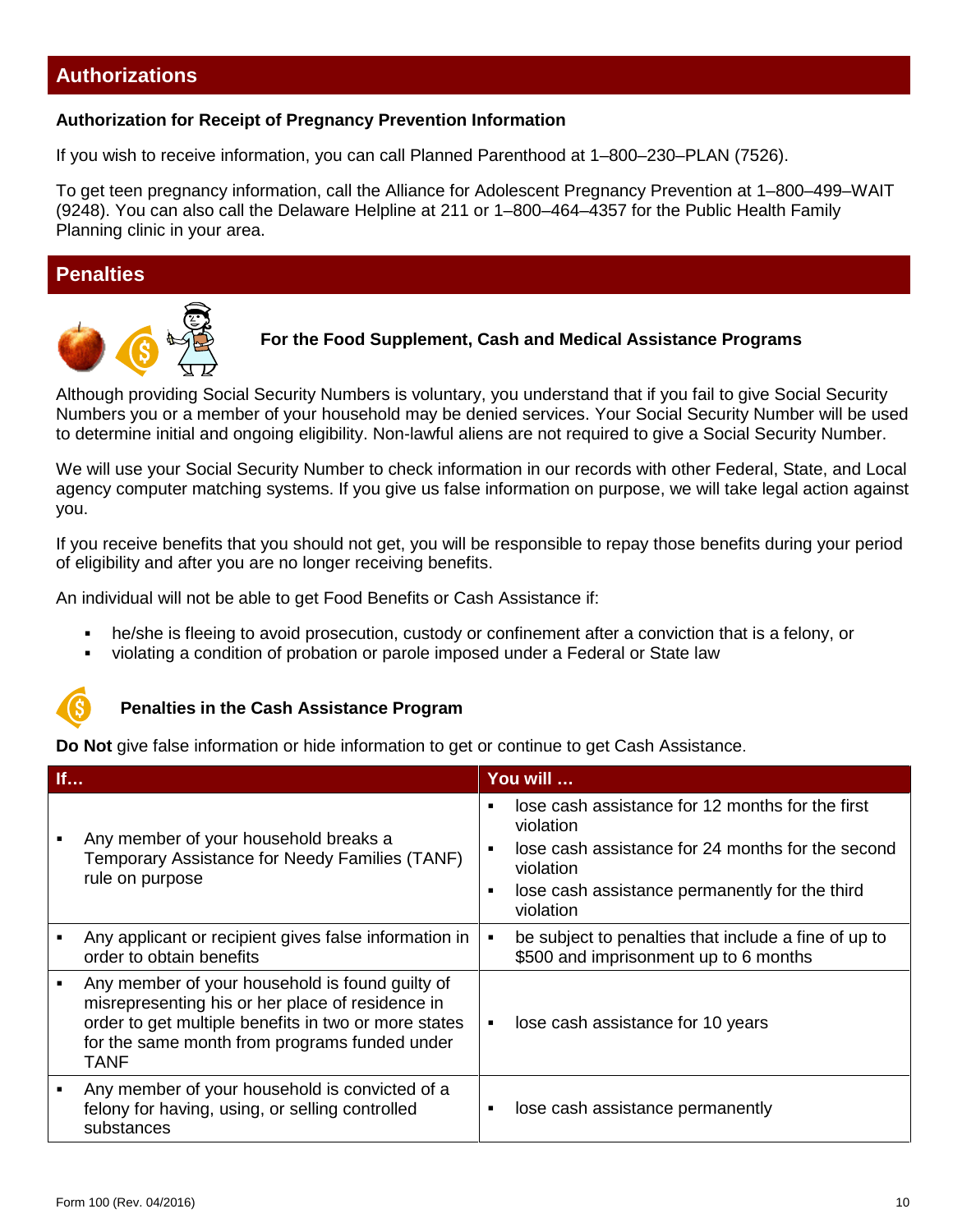#### **TANF Job Quit Penalties**

If an individual quits a job without good cause the entire TANF case will close for one month or until the individual meets work and training requirements for four weeks in a row, whichever is later.

#### **TANF Work and Training Penalties**

When an individual does not comply with work and training the entire TANF case will close for one month or until the individual meets work and training requirements for four weeks in a row, whichever is later.



## **Penalties in the Food Supplement Program**

| If you |                                                                                                                                                                              | You will lose food benefits |                                                                                                              |  |
|--------|------------------------------------------------------------------------------------------------------------------------------------------------------------------------------|-----------------------------|--------------------------------------------------------------------------------------------------------------|--|
|        | Hide information or make false statements<br>Use EBT cards that belong to someone else<br>Use food benefits to buy alcohol or tobacco<br>Trade or sell benefits or EBT cards | п<br>п                      | 12 months for the first offense<br>24 months for the second offense and<br>permanently for the third offense |  |
|        | Trade food benefits for controlled substances, such<br>as drugs                                                                                                              |                             | for 24 months for the first offense and<br>permanently for the second offense                                |  |
|        | Trade food benefits for firearms, ammunition or<br>explosives                                                                                                                | п                           | Permanently                                                                                                  |  |
|        | Trade, buy or sell food benefits of \$500 or more                                                                                                                            | в                           | Permanently                                                                                                  |  |
|        | Give false information about who you are and<br>where you live so you can get extra food benefits                                                                            |                             | 10 years for each offense                                                                                    |  |

**You can also be fined up to \$250,000 or put in prison for up to 20 years or both, for doing these things. You may also be charged under Federal laws.**

**The information you give us will be checked to make sure your household is eligible for food benefits and Cash Assistance. Federal, State, and Local officials will check the information you give us.** The information you give us may also be checked by other Federal Aid programs and Federally-Aided State programs, such as School Lunch and Medicaid. If any information given is found to be incorrect, you may be denied Food Benefits/Cash Assistance. If you give false information on purpose, legal action may be taken against you. You may also have to pay back the amount of benefits you should not have received.



## **For Food Benefits Nondiscrimination Statement**

In accordance with Federal civil rights law and U.S. Department of Agriculture (USDA) civil rights regulations and policies, the USDA, its Agencies, offices, and employees, and institutions participating in or administering USDA programs are prohibited from discriminating based on race, color, national origin, sex, religious creed, disability, age, political beliefs, or reprisal or retaliation for prior civil rights activity in any program or activity conducted or funded by USDA.

Persons with disabilities who require alternative means of communication for program information (e.g. Braille, large print, audiotape, American Sign Language, etc.), should contact the Agency (State or local) where they applied for benefits. Individuals who are deaf, hard of hearing or have speech disabilities may contact USDA through the Federal Relay Service at (800) 877-8339. Additionally, program information may be made available in languages other than English.

To file a program complaint of discrimination, complete the [USDA Program Discrimination Complaint Form,](http://www.ocio.usda.gov/sites/default/files/docs/2012/Complain_combined_6_8_12.pdf) (AD-3027) found online at: [http://www.ascr.usda.gov/complaint\\_filing\\_cust.html,](http://www.ascr.usda.gov/complaint_filing_cust.html) and at any USDA office, or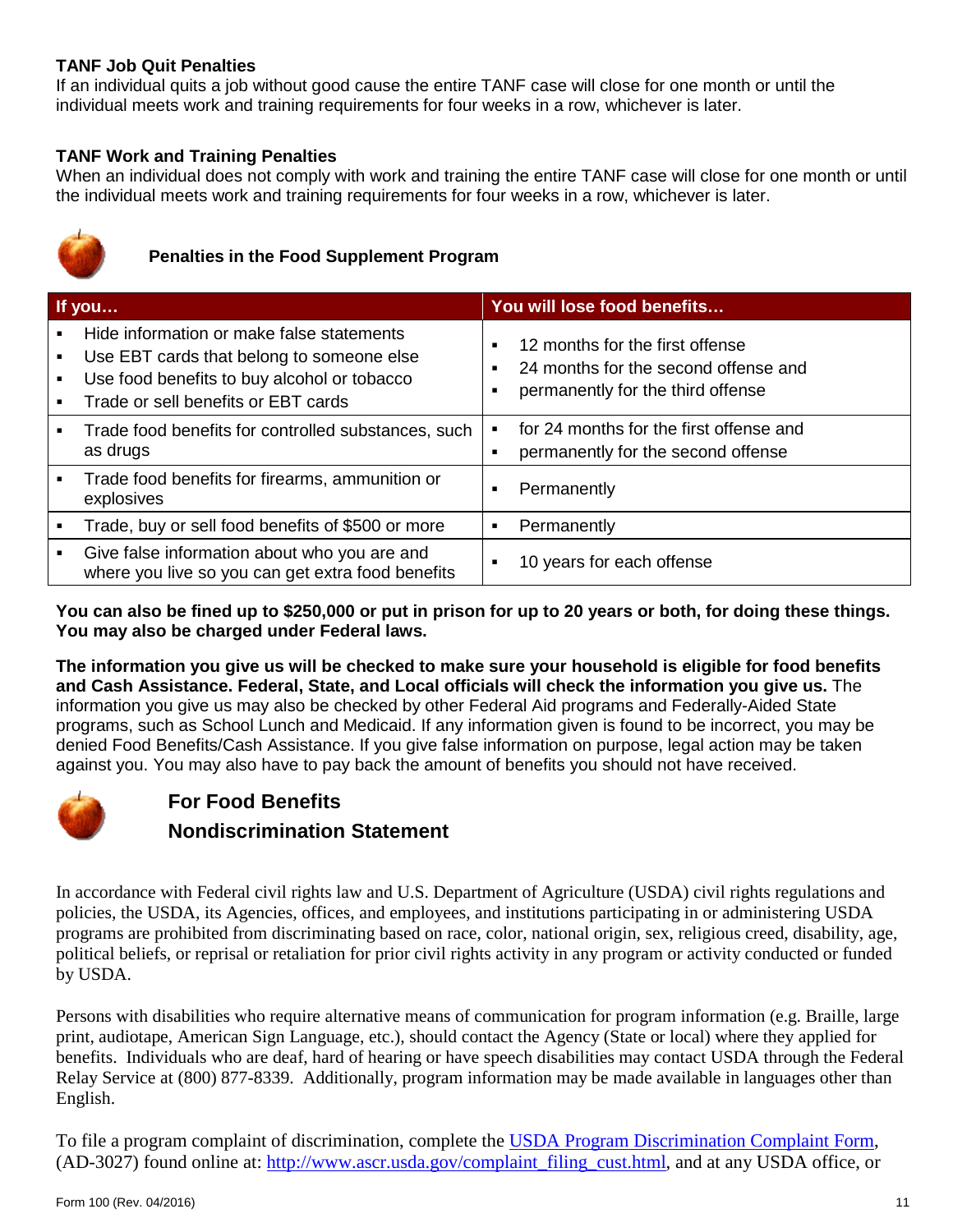write a letter addressed to USDA and provide in the letter all of the information requested in the form. To request a copy of the complaint form, call (866) 632-9992. Submit your completed form or letter to USDA by:

- (1) mail: U.S. Department of Agriculture Office of the Assistant Secretary for Civil Rights 1400 Independence Avenue, SW Washington, D.C. 20250-9410;
- (2) fax: (202) 690-7442; or
- (3) email: program.intake@usda.gov.

This institution is an equal opportunity provider.



I know that under federal law, discrimination isn't permitted on the basis of race, color, national origin, sex, age, sexual orientation, gender identity, or disability. I can file a complaint of discrimination by visiting **[www.hhs.gov/ocr/office/file](http://www.hhs.gov/ocr/office/file)**.

## **What You Need To Know About the Medical Assistance Program**



**For the Food Supplement, Cash and Medical Assistance Programs**

#### **I understand and agree**:

- I will apply for and accept other benefits that I may be eligible to get such as Unemployment Compensation, Social Security, or Medicare.
- By law, as a condition of eligibility, I assign all rights to medical support and to payment for medical care from any third party to DHSS.
- To allow DHSS, directly or through its agents or the Diamond State Health Plan or the Delaware Healthy Children Program, to have access to all medical and school-based health and related services records of every member of my household who is eligible for Medical Assistance. This will allow DHSS to administer the medical assistance program, coordinate care, determine medical necessity, and evaluate or pay for pending or incurred medical services.
- I confirm that no one applying for medical assistance on this application is incarcerated (detained or jailed). If not, the same state of the state of the state of the state of the state of the state of the state o receive Medical Assistance or CHIP benefits while incarcerated.

We need this information to check your eligibility for help paying for medical assistance if you choose to apply. Your answers will be checked using information from electronic databases. If the information does not match, you may be asked to send proof.

#### **Renewal of coverage in future years**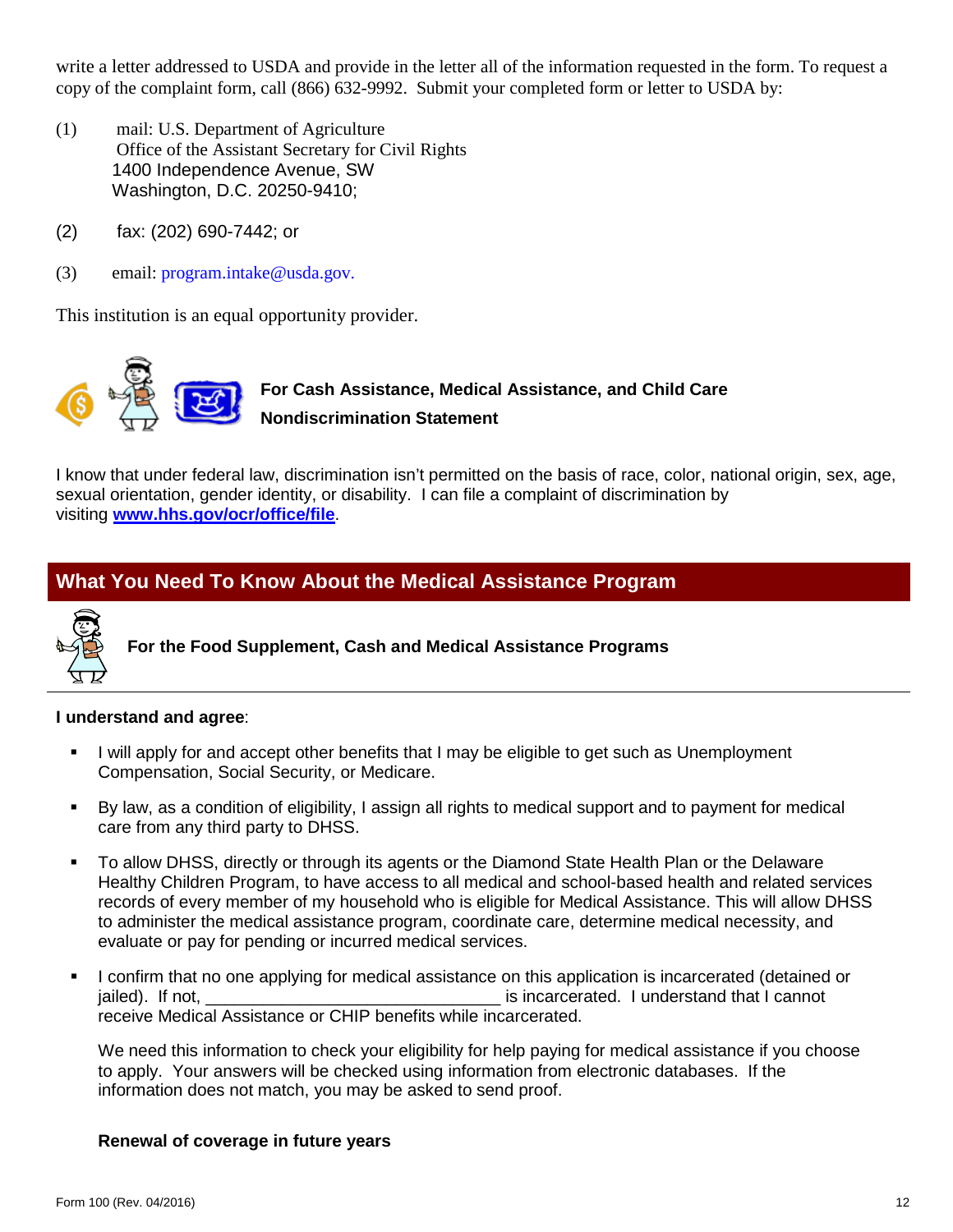To make it easier to determine my eligibility for help paying for health coverage in future years, I agree to allow the Marketplace to use income data, including information from tax returns. The Marketplace will send me a notice, let me make any changes, and I can opt out at any time.

Yes, renew my eligibility automatically for the next  $\Box$  5 years (the maximum number of years allowed), or for a shorter number of years:

 $\Box$  4 years  $\Box$  3 years  $\Box$  2 years  $\Box$  1 year  $\Box$  Don't use information from tax returns to renew my coverage.

#### **I understand and agree:**

- **I** will automatically receive child support services from the Division of Child Support Enforcement (DCSE).
- **I** must cooperate with DCSE in establishing paternity and obtaining medical support for any child receiving medical assistance.
- DCSE is authorized to deduct directly from my support payments, any and all monies owed to the Division of Social Services.
- I will not be eligible for benefits if I fail to cooperate with DCSE unless a good cause is established. My child(ren) may still be eligible.
- Pregnant women are not required to cooperate in establishing paternity and obtaining medical support.

Some Medicaid programs require you to enroll in a managed care organization.

To enroll in a managed care organization (MCO), call the Health Benefits Manager at 1-800-996-9969.

## **Disclosure of Information**

#### **For All Programs**

All information and documentation gathered for determining your Cash Assistance, Food Supplement, Child Care and Medical Assistance eligibility or other program related use is confidential. Each program provides safeguards, restricting the use and disclosure of information about you to purposes directly connected with the administration of the program.

Releasing information concerning your eligibility to anyone not authorized to receive the information is a violation of State and Federal law and may result in legal action.

We will keep your eligibility information confidential, unless you give us permission to release information to others.

## **Certifications and Signatures**

#### **Certification of Citizenship and Alien Status**

I certify, under penalty of perjury, that I, and any other members of my household, are U.S. citizens or aliens in lawful immigration status. Non-lawful aliens may be eligible for emergency services and labor and delivery only.

#### **Certification of Head of Household Selection**

I have read and have had explained to me the provisions about selecting a head of household. I have selected the following person to be the head of household and I certify that all adult members in my household agree to this selection.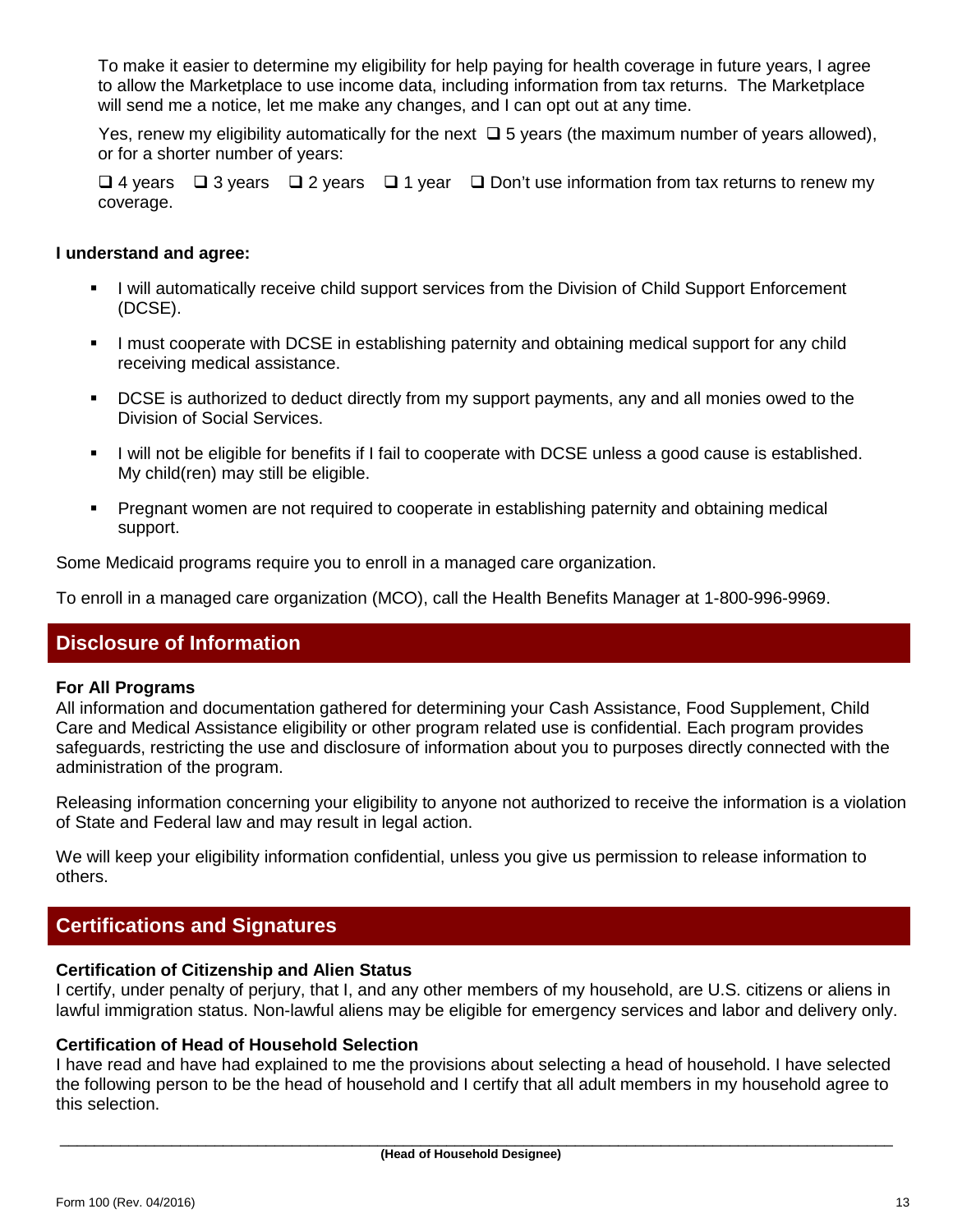#### **Certification of Understanding and Accuracy of Application Answers**

I understand the questions on this application and the penalty for hiding or giving false information or breaking any of the rules listed in the penalty warning. I certify, under penalty of perjury, that all my answers are correct and complete including information about the citizenship or alien status of each household member applying for benefits. I understand and agree to provide documents to prove what I have said. I understand and agree that DHSS may contact other persons or organizations to obtain the necessary proof of my eligibility and level of benefits.

I have read, or have had read to me, all statements on this form and the information I give is true and complete to the best of my knowledge. I understand that I could be penalized if I knowingly give false information. I understand that all information I give is confidential and federal and state laws limit disclosure of information about me.

I agree to allow Delaware Health and Social Services, or its representatives, to act as my agent in recovering money spent by its medical assistance programs when other money from insurance, estates, etc. is available to pay my medical bills.

I have a right to request a Fair Hearing if I am not satisfied with any decision made about my eligibility or benefits. An attorney or any other person I choose may represent me.

#### **I have read, or had read to me, and understand the current Rights and Responsibilities. I have received a copy of the Rights and Responsibilities from the DHSS worker.**

The person who filled out step 1 should sign this application. If you are an authorized representative, you may sign here as long as you have provided the information required in Appendix C.

| <b>Applicant's Signature</b>                                                                                                           | Date | <b>Witness</b> |
|----------------------------------------------------------------------------------------------------------------------------------------|------|----------------|
| <b>Authorized Representative's Signature</b>                                                                                           | Date | <b>Witness</b> |
| <b>Spouse/Partner's Signature</b><br>(Not required for medical assistance)                                                             | Date | <b>Witness</b> |
| For Persons Who Cannot Speak English<br>Translation services were offered or a family member or other person was present to translate. |      |                |

**Translator's Signature Date Date Phone Number & Agency/Relationship**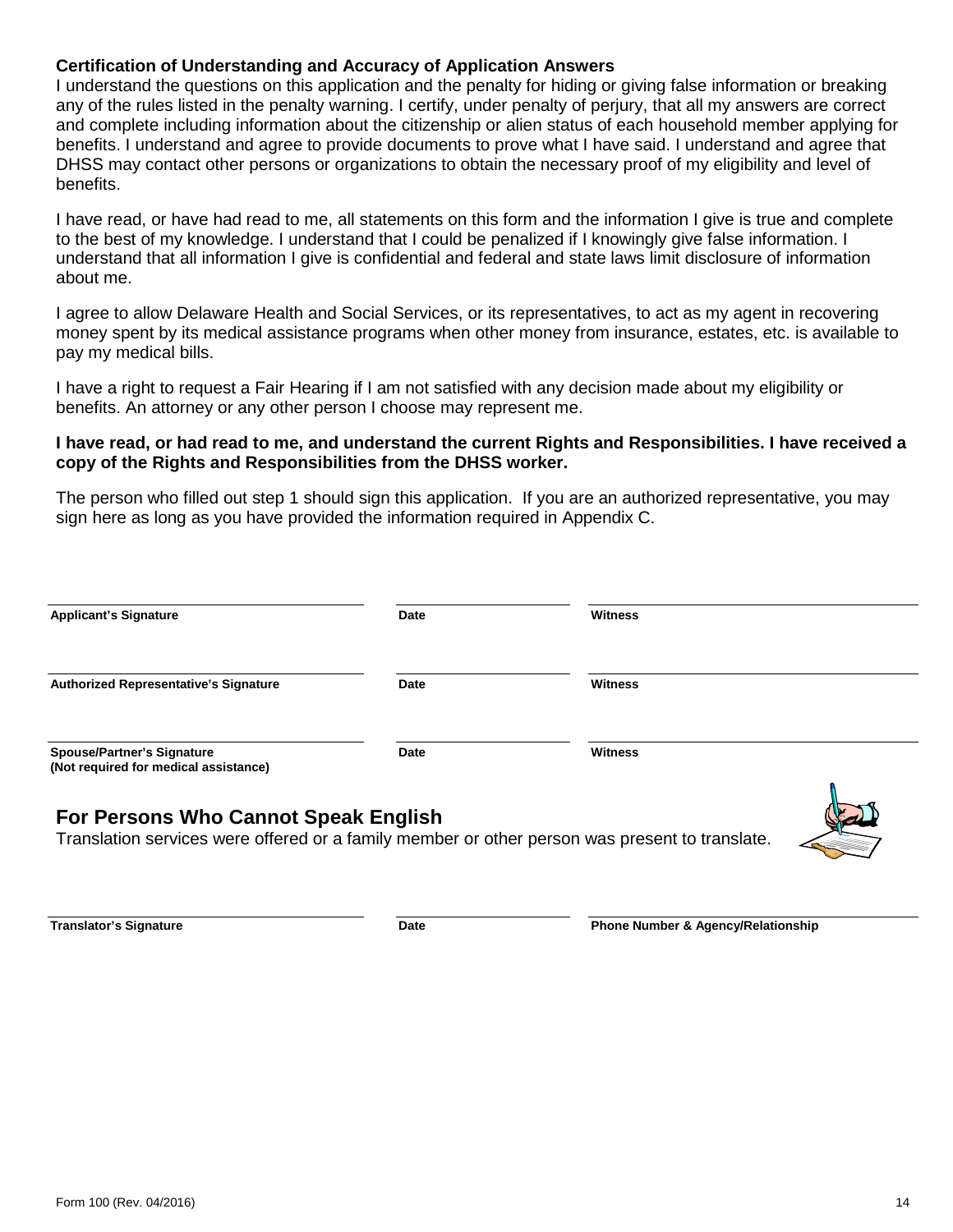

## **DELAWARE HEALTH AND SOCIAL SERVICES APPENDIX A**

## **Health Coverage from Jobs**

You **DON'T** need to answer these questions unless someone in the household is eligible for health coverage from a job. Attach a copy of this page for each job that offers coverage.

#### Tell us about the **job** that offers coverage.

**Take the Employer Coverage Tool on the next page to the employer who offers coverage to help you answer these questions. You only need to include this page when you send in your application, not the Employer Coverage Tool.**

#### **EMPLOYEE Information**

| 1. Employee name (First, Middle, Last) | 2. Employee Social Security number |  |  |
|----------------------------------------|------------------------------------|--|--|
|                                        |                                    |  |  |

#### **EMPLOYER Information**

| 3. Employer name                                                                                                                                                                                                                                                                                                                                                             | 4. Employer Identification Number (EIN)                                        |  |  |  |  |
|------------------------------------------------------------------------------------------------------------------------------------------------------------------------------------------------------------------------------------------------------------------------------------------------------------------------------------------------------------------------------|--------------------------------------------------------------------------------|--|--|--|--|
| 5. Employer address                                                                                                                                                                                                                                                                                                                                                          | 6. Employer phone number                                                       |  |  |  |  |
| 7. City                                                                                                                                                                                                                                                                                                                                                                      | 8. State<br>9. ZIP code                                                        |  |  |  |  |
| 10. Who can we contact about employee health coverage at this job?                                                                                                                                                                                                                                                                                                           |                                                                                |  |  |  |  |
| 11. Phone number (if different from above)<br>12. Email address<br>$\lambda$                                                                                                                                                                                                                                                                                                 |                                                                                |  |  |  |  |
| 13. Are you currently eligible for coverage offered by this employer, or will you become eligible in the next 3 months?<br>$\Box$ Yes (Continue)                                                                                                                                                                                                                             |                                                                                |  |  |  |  |
| 13a. If you're in a waiting or probationary period, when can you enroll in coverage?<br>List the names of anyone else who is eligible for coverage from this job.                                                                                                                                                                                                            | (mm/dd/vvvv)                                                                   |  |  |  |  |
|                                                                                                                                                                                                                                                                                                                                                                              |                                                                                |  |  |  |  |
| $\Box$ No (Stop here and go to Step 5 in the application)                                                                                                                                                                                                                                                                                                                    |                                                                                |  |  |  |  |
| Tell us about the health plan offered by this employer.                                                                                                                                                                                                                                                                                                                      |                                                                                |  |  |  |  |
| 14. Does the employer offer a health plan that meets the minimum value standard*?                                                                                                                                                                                                                                                                                            | $\Box$ Yes (Go to question 15)<br>$\Box$ No (Stop and return form to employee) |  |  |  |  |
| 15. For the lowest-cost plan that meets the minimum value standard* offered only to the employee (don't include family plans): If the employer has<br>wellness programs, provide the premium that the employee would pay if he/ she received the maximum discount for any tobacco cessation programs,<br>and did not receive any other discounts based on wellness programs. |                                                                                |  |  |  |  |
| a. How much would the employee have to pay in premiums for this plan? $\frac{2}{3}$                                                                                                                                                                                                                                                                                          |                                                                                |  |  |  |  |
| b. How often? $\Box$ Weekly $\Box$ Every 2 weeks<br>$\Box$ Twice a month                                                                                                                                                                                                                                                                                                     | $\Box$ Once a month<br>$\Box$ Quarterly<br>$\Box$ Yearly                       |  |  |  |  |
| 16. What change will the employer make for the new plan year (if known)?                                                                                                                                                                                                                                                                                                     |                                                                                |  |  |  |  |
| $\Box$ Employer won't offer health coverage                                                                                                                                                                                                                                                                                                                                  |                                                                                |  |  |  |  |
| □ Employer will start offering health coverage to employees or change the premium for the lowest-cost plan available only to the employee that<br>meets the minimum value standard.* (Premium should reflect the discount for wellness programs. See question 15.)                                                                                                           |                                                                                |  |  |  |  |
| a. How much will the employee have to pay in premiums for that plan? \$<br>□Weekly □Every 2 weeks □Twice a month □Once a month<br>b. How often?                                                                                                                                                                                                                              | $\Box$ Quarterly<br>$\Box$ Yearly                                              |  |  |  |  |
| Date of change (mm/dd/yyyy):                                                                                                                                                                                                                                                                                                                                                 |                                                                                |  |  |  |  |

\* An employer-sponsored health plan meets the "minimum value standard" if the plan's share of the total allowed benefit costs covered by the plan is no less than 60 percent of such costs (Section 36B(c)(2)(C)(ii) of the Internal Revenue Code of 1986)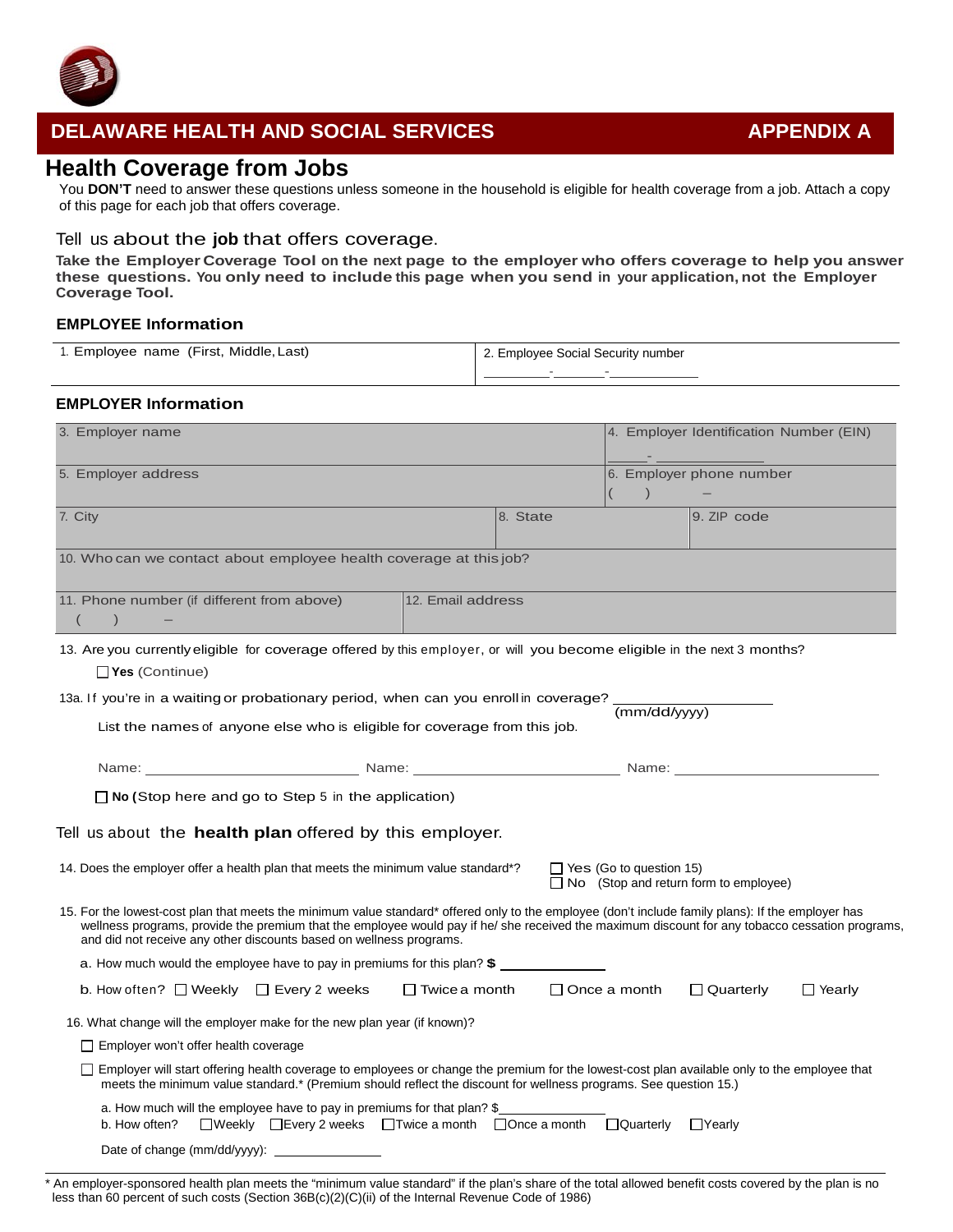# **EMPLOYER COVERAGE TOOL**

Use this tool to help answer questions in Appendix A about any employer health coverage that you're eligible for (even if it's from another person's job, like a parent or spouse). The information in the numbered boxes below matches the boxes on Appendix A. For example, the answer to question 14 on this page should match question 14 on Appendix A.

Write your name and Social Security number in boxes <sup>1</sup> and 2 and ask the employer to fill out the rest of the form. Complete one tool for each employer that offers health coverage.

#### **EMPLOYEE Information**

| 1. Employee name (First, Middle, Last) | 2. Employee Social Security number |  |  |
|----------------------------------------|------------------------------------|--|--|
|                                        |                                    |  |  |

#### **EMPLOYER Information**

| 3. Employer name                                                                                                                                                                                                                                                                                                                                                            |  |                                | 4. Employer Identification Number (EIN)      |               |  |  |
|-----------------------------------------------------------------------------------------------------------------------------------------------------------------------------------------------------------------------------------------------------------------------------------------------------------------------------------------------------------------------------|--|--------------------------------|----------------------------------------------|---------------|--|--|
| 5. Employer address                                                                                                                                                                                                                                                                                                                                                         |  |                                | 6. Employer phone number                     |               |  |  |
| 8. State<br>7. City                                                                                                                                                                                                                                                                                                                                                         |  |                                | 9. ZIP code                                  |               |  |  |
| 10. Who can we contact about employee health coverage at this job?                                                                                                                                                                                                                                                                                                          |  |                                |                                              |               |  |  |
| 11. Phone number (if different from above)<br>12. Email address                                                                                                                                                                                                                                                                                                             |  |                                |                                              |               |  |  |
| 13. Are you currently eligible for coverage offered by this employer, or will you become eligible in the next 3 months?<br>$\Box$ Yes (Continue)                                                                                                                                                                                                                            |  |                                |                                              |               |  |  |
| 13a. If you're in a waiting or probationary period, when can you enroll in coverage? (mm/dd/yyyy)<br>List the names of anyone else who is eligible for coverage from this job.                                                                                                                                                                                              |  |                                |                                              |               |  |  |
| Name: Name: Name: Name: Name: Name: Name: Name: Name: Name: Name: Name: Name: Name: Name: Name: Name: Name: Name: Name: Name: Name: Name: Name: Name: Name: Name: Name: Name: Name: Name: Name: Name: Name: Name: Name: Name:                                                                                                                                               |  |                                |                                              |               |  |  |
| $\Box$ No (Stop here and go to Step 5 in the application)                                                                                                                                                                                                                                                                                                                   |  |                                |                                              |               |  |  |
| Tell us about the health plan offered by this employer.                                                                                                                                                                                                                                                                                                                     |  |                                |                                              |               |  |  |
| 14. Does the employer offer a health plan that meets the minimum value standard*?                                                                                                                                                                                                                                                                                           |  | $\Box$ Yes (Go to question 15) | $\Box$ No (Stop and return form to employee) |               |  |  |
| 15. For the lowest-cost plan that meets the minimum value standard* offered only to the employee (don't include family plans): If the employer has<br>wellness programs, provide the premium that the employee would pay if he/she received the maximum discount for any tobacco cessation programs,<br>and did not receive any other discounts based on wellness programs. |  |                                |                                              |               |  |  |
| a. How much would the employee have to pay in premiums for this plan? $$$                                                                                                                                                                                                                                                                                                   |  |                                |                                              |               |  |  |
| b. How often? $\Box$ Weekly $\Box$ Every 2 weeks<br>$\Box$ Twice a month                                                                                                                                                                                                                                                                                                    |  | $\Box$ Once a month            | $\Box$ Quarterly                             | $\Box$ Yearly |  |  |
| 16. What change will the employer make for the new plan year (if known)?                                                                                                                                                                                                                                                                                                    |  |                                |                                              |               |  |  |
| $\Box$ Employer won't offer health coverage                                                                                                                                                                                                                                                                                                                                 |  |                                |                                              |               |  |  |
| □ Employer will start offering health coverage to employees or change the premium for the lowest-cost plan available only to the employee that<br>meets the minimum value standard.* (Premium should reflect the discount for wellness programs. See question 15.)                                                                                                          |  |                                |                                              |               |  |  |
| a. How much will the employee have to pay in premiums for that plan? \$<br>□Weekly □Every 2 weeks □Twice a month □Once a month<br>b. How often?                                                                                                                                                                                                                             |  | □Quarterly                     | $\Box$ Yearly                                |               |  |  |
|                                                                                                                                                                                                                                                                                                                                                                             |  |                                |                                              |               |  |  |

\* An employer-sponsored health plan meets the "minimum value standard" if the plan's share of the total allowed benefit costs covered by the plan is no less than 60 percent of such costs (Section 36B(c)(2)(C)(ii) of the Internal Revenue Code of 1986)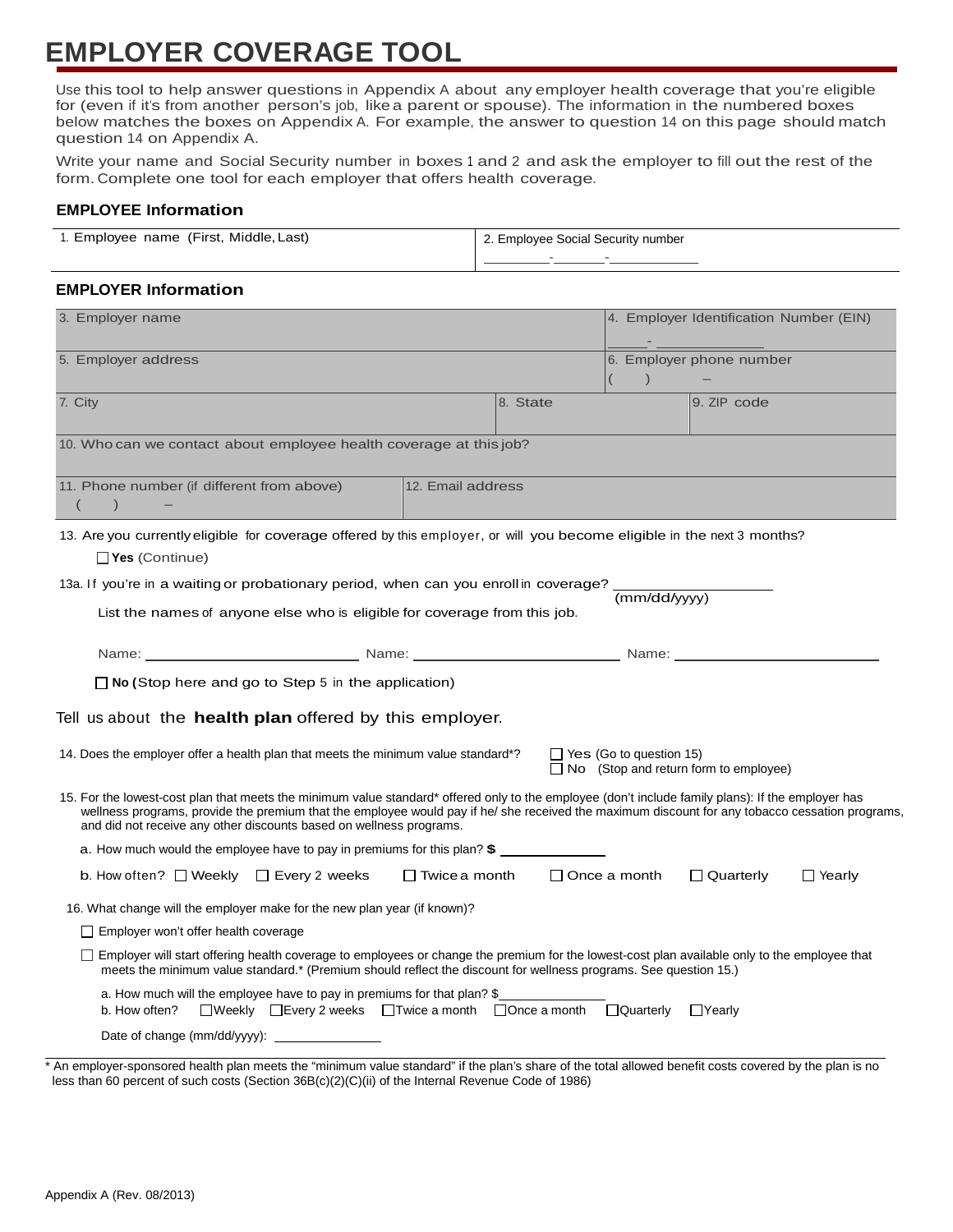

## **Delaware Health and Social Services (DHSS)** APPENDIX B

# **American Indian or Alaska Native Family Member (AI/AN)**

Complete this appendix if you or a family member are American Indian or Alaska Native. Submit this with your Application for Health Coverage & Help Paying Costs.

#### **Tell us about your American Indian or Alaska Native family member(s).**

American Indians and Alaska Natives can get services from the Indian Health Services, tribal health programs, or urban Indian health programs. They also may not have to pay cost sharing and may get special monthly enrollment periods. Answer the following questions to make sure your family gets the most help possible.

**NOTE:** If you have more people to include, make a copy of this page and attach.

|                                                                                                                                                                                                                                                                                                                                                                                                                                                                                                                                                                                                                                                                  | <b>AI/AN PERSON 1</b>                       |                                                                                                                                                                                                          | <b>AI/AN PERSON 2</b>                |                                                                                                                                                                                                                                       |
|------------------------------------------------------------------------------------------------------------------------------------------------------------------------------------------------------------------------------------------------------------------------------------------------------------------------------------------------------------------------------------------------------------------------------------------------------------------------------------------------------------------------------------------------------------------------------------------------------------------------------------------------------------------|---------------------------------------------|----------------------------------------------------------------------------------------------------------------------------------------------------------------------------------------------------------|--------------------------------------|---------------------------------------------------------------------------------------------------------------------------------------------------------------------------------------------------------------------------------------|
| 1. Name<br>(First Name, Middle Name, Last Name)                                                                                                                                                                                                                                                                                                                                                                                                                                                                                                                                                                                                                  | First                                       | Middle                                                                                                                                                                                                   | First                                | Middle                                                                                                                                                                                                                                |
|                                                                                                                                                                                                                                                                                                                                                                                                                                                                                                                                                                                                                                                                  | Last                                        |                                                                                                                                                                                                          | Last                                 |                                                                                                                                                                                                                                       |
| 2. Member of a federally recognized tribe?                                                                                                                                                                                                                                                                                                                                                                                                                                                                                                                                                                                                                       | $\sqsupset$ Yes<br>If yes, tribe name       |                                                                                                                                                                                                          | Yes<br>If yes, tribe name            |                                                                                                                                                                                                                                       |
|                                                                                                                                                                                                                                                                                                                                                                                                                                                                                                                                                                                                                                                                  | <b>No</b>                                   |                                                                                                                                                                                                          | <b>No</b>                            |                                                                                                                                                                                                                                       |
| 3. Has this person ever gotten a service from<br>the Indian Health Service, a tribal health<br>program, or urban Indian health program,<br>or through a referral from one of these<br>programs?                                                                                                                                                                                                                                                                                                                                                                                                                                                                  | Yes<br><b>No</b><br>programs?<br><b>Yes</b> | If no, is this person eligible to get<br>services from the Indian Health<br>Service, tribal health programs, or<br>urban Indian health programs, or<br>through a referral from one of these<br><b>No</b> | Yes<br><b>No</b><br>programs?<br>Yes | If no, is this person eligible to get<br>services from the Indian Health<br>Service, tribal health programs, or<br>urban Indian health programs, or<br>through a referral from one of these<br>No.                                    |
| 4. Certain money received may not be<br>counted for Medicaid or the Children's<br>Health Insurance Program (CHIP). List any<br>income (amount and how often) reported<br>on your application that includes money<br>from these sources:<br>Per capita payments from a tribe that<br>$\bullet$<br>come from natural resources, usage<br>rights, leases, or royalties<br>Payments from natural resources,<br>farming, ranching, fishing, leases, or<br>royalties from land designated as Indian<br>trust land by the Department of Interior<br>(including reservations and former<br>reservations)<br>Money from selling things that have<br>cultural significance | \$                                          | How often?                                                                                                                                                                                               | \$                                   | How often?<br><u>Letter</u> and the set of the set of the set of the set of the set of the set of the set of the set of the set of the set of the set of the set of the set of the set of the set of the set of the set of the set of |